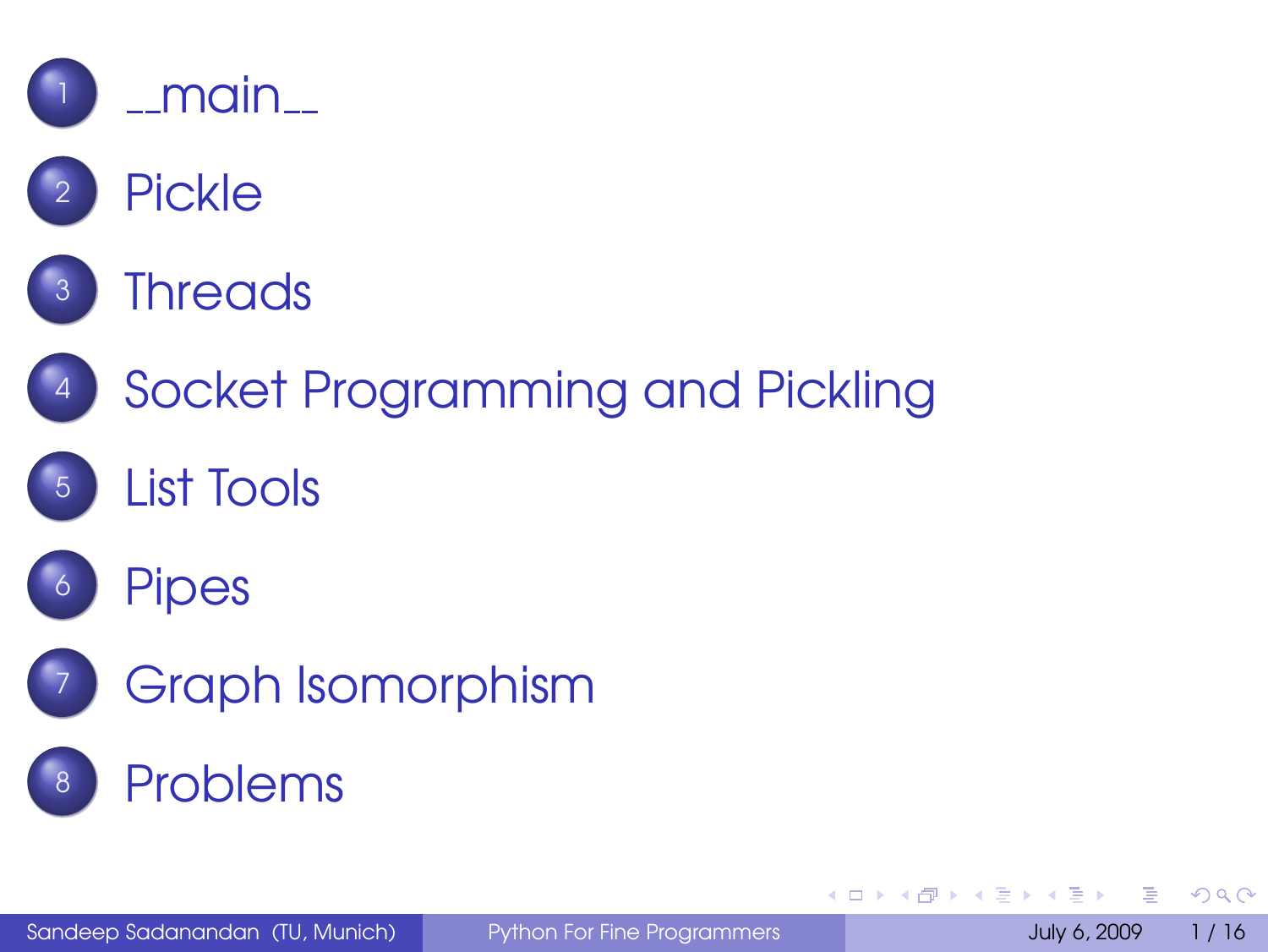

Python has a built-in variable \_name\_ when a file is run.

When a file is directly run, the value is this variable would be  $\_$  main  $\_$  when it is inside that file.

<span id="page-1-0"></span>This can be sometimes very useful.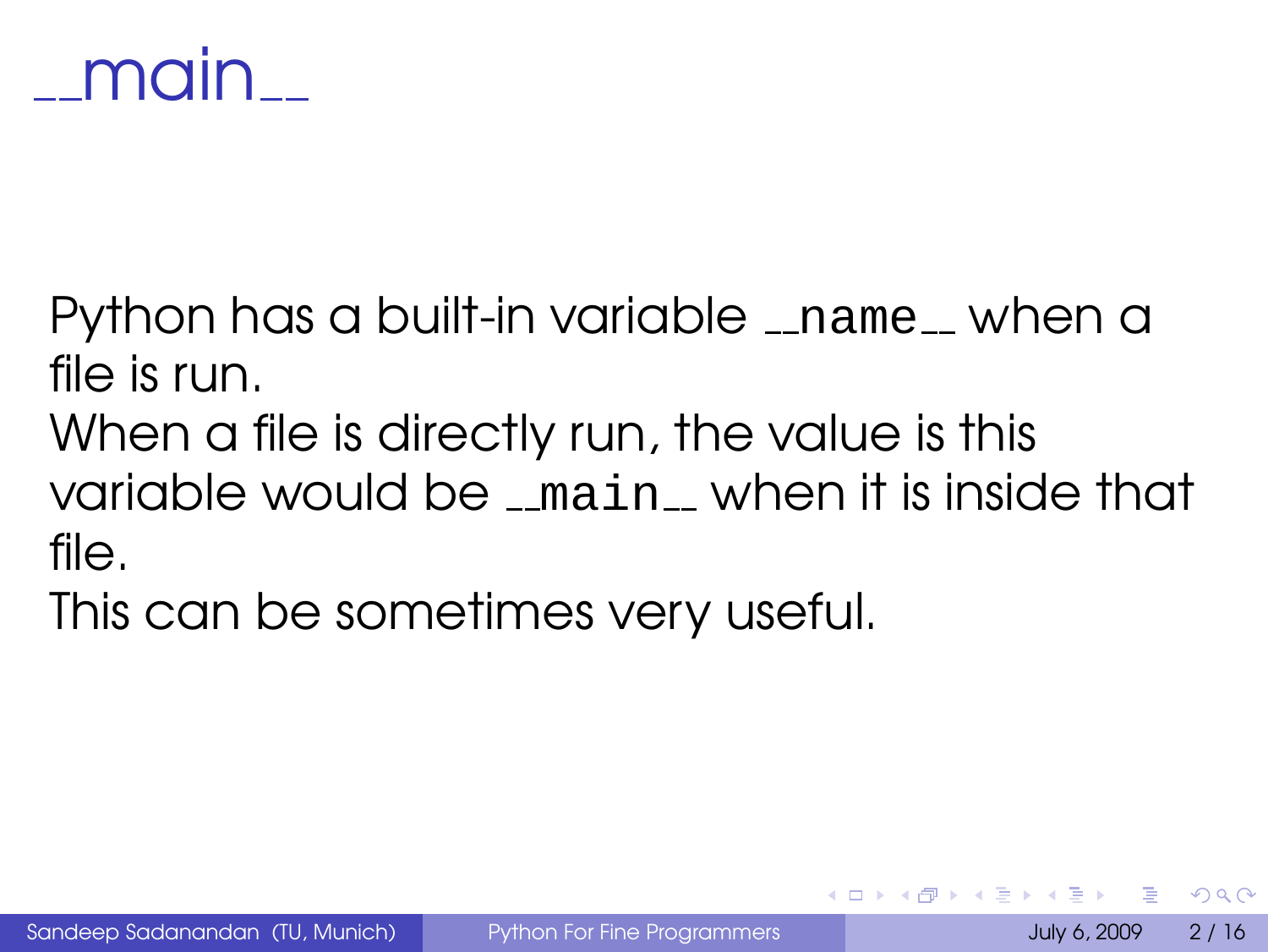```
1
2 [ sadanand@lxmayr10 ∗ tmp ] cat boo. py
3
4 def foo (fr):
5 print "Hello World from " + fr
6
_7 if \_name \_ == \ " main ":
8 foo(" main ")
9
_{10} foo(" _{\text{outside}}")
11
12 print 1 name113
14 [ sadanand@lxmayr10 ∗ tmp ] python boo. py
15 Hello World from __main__
16 Hello World from __outside__
```
- $17 main -$
- $_{18}$  (sada[n](#page-1-0)and@lxmayr10

Sandeep Sadanandan (TU, Munich) [Python For Fine Programmers](#page-0-0) July 6, 2009 2 / 16

**4 ロ ト 4 伺 ト 4 戸 ト**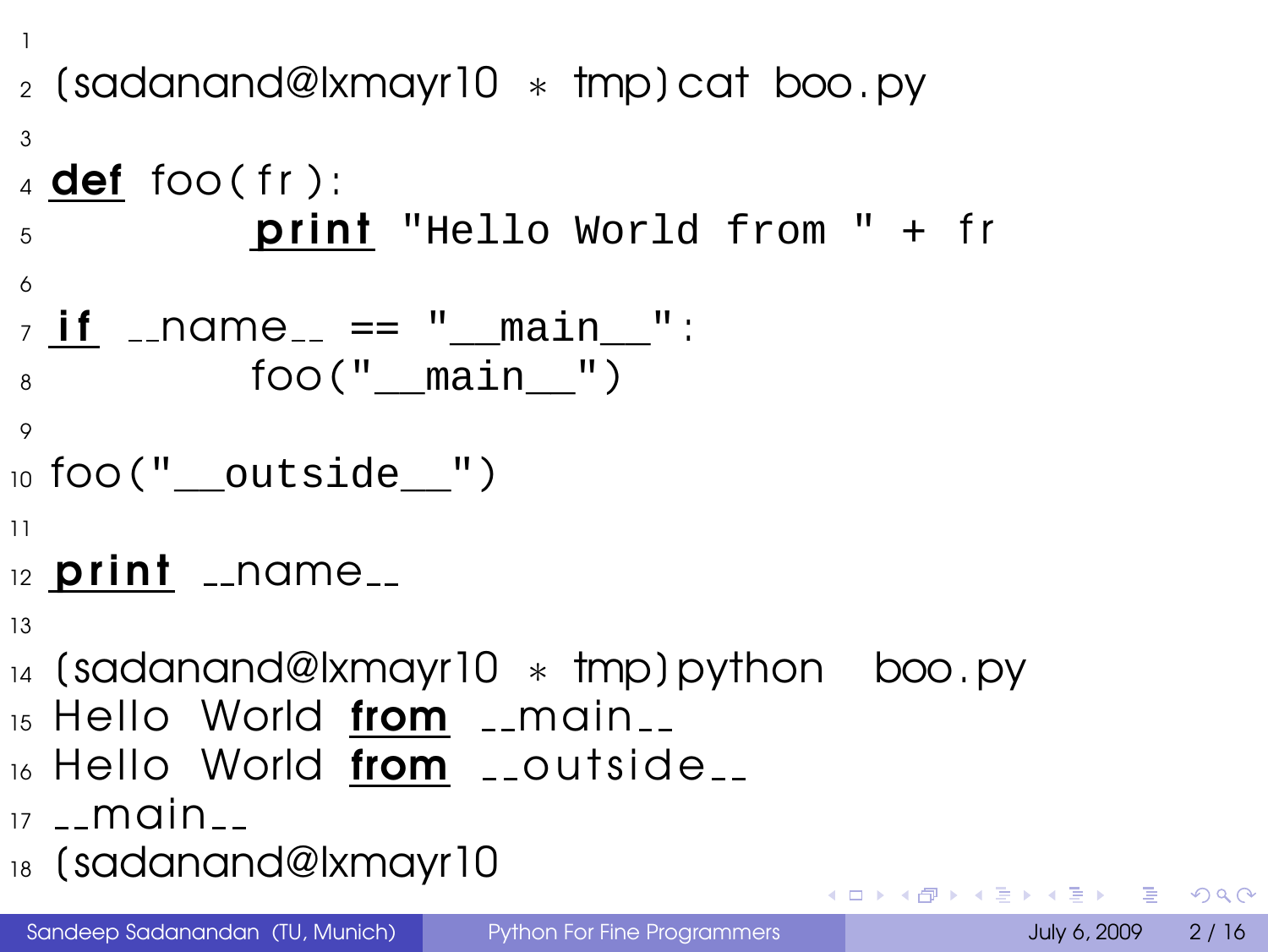- <sup>19</sup> Python 2. 6. 1 ( r261 :67515 , Jan 20 2009 , 08: 31: 22 )  $_{20}$  (GCC 4.2.1 (SUSE Linux)) on linux2
- 21 Type "help", "copyright", "credits" **Of** "license"  $22$   $>>$
- $_{23} >>$  import boo
- $_{24}$  Hello World from  $_{-2}$ outside $_{-2}$
- $25$  boo
- $26$   $>>$
- $27 \gg b$  boo.foo("Prompt")
- $_{28}$  Hello World from Prompt
- $29 \ge \ge \ge$
- $30 \gt>>$
- <sup>31</sup> [ sadanand@lxmayr10 ∗ tmp ]

**KOD & CONTRACT A REPORT**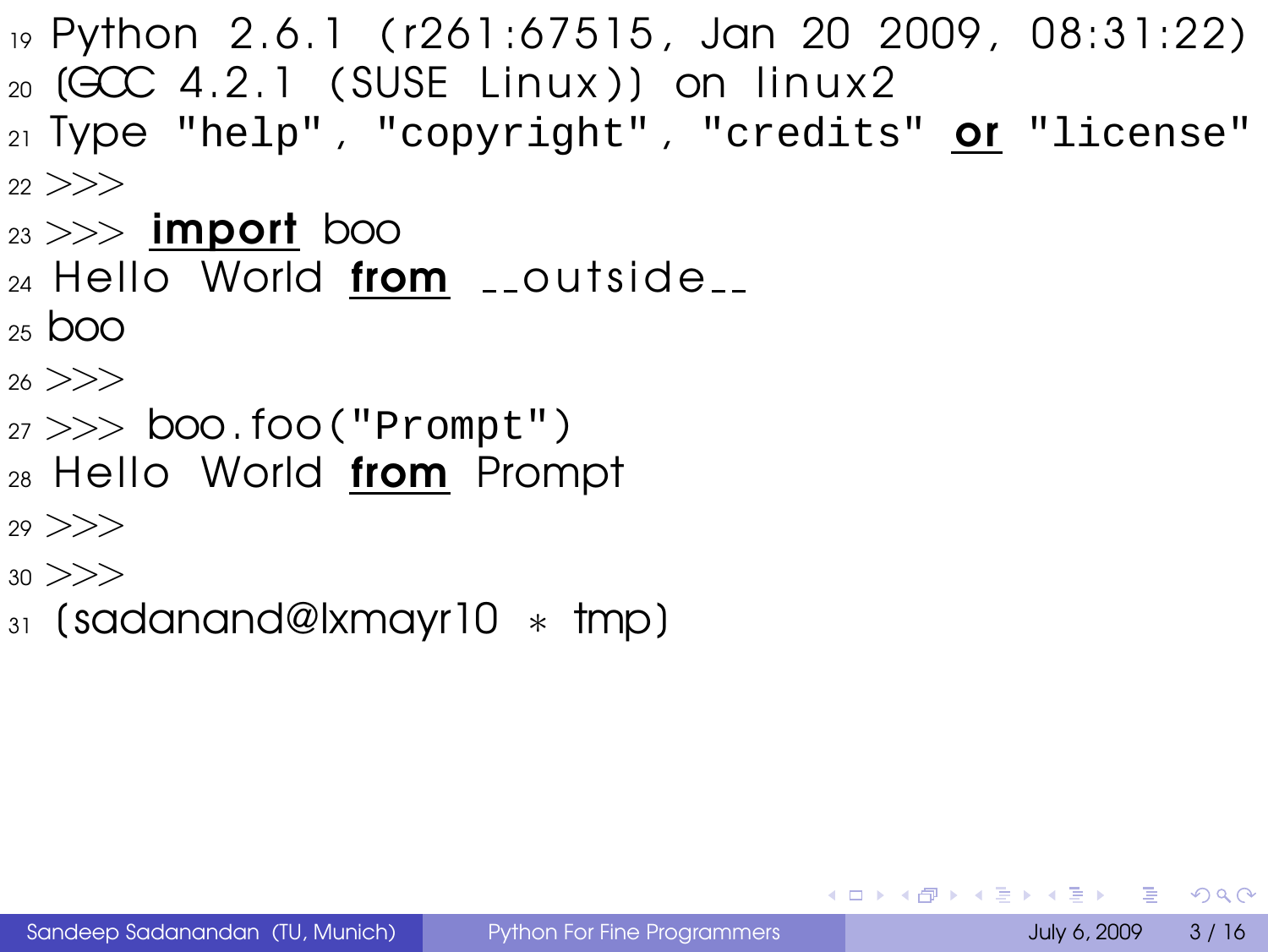## The main function

#### One can use this functionality to write "main" functions to be called from the if condition.

Sandeep Sadanandan (TU, Munich) [Python For Fine Programmers](#page-0-0) July 6, 2009 3 / 16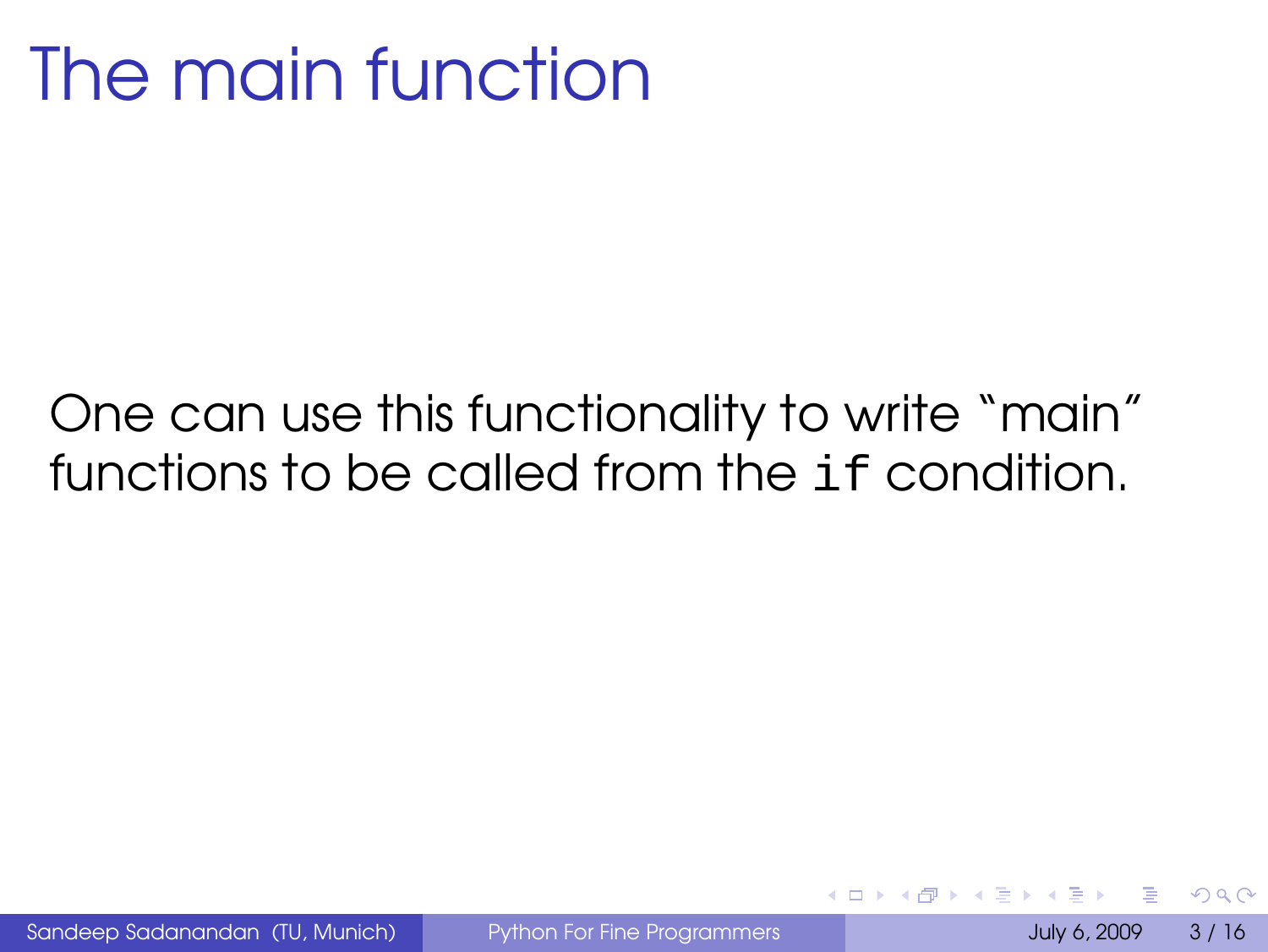#### Pickle

- Module in python
- **•** Serialisation and de-serialisation of python objects
- **•** Serialisation : converting to a byte stream.
- **The reverse to get the object back.**

 $\Omega$ 

<span id="page-5-0"></span> $\leftarrow$   $\Box$   $\rightarrow$   $\leftarrow$   $\leftarrow$   $\Box$   $\rightarrow$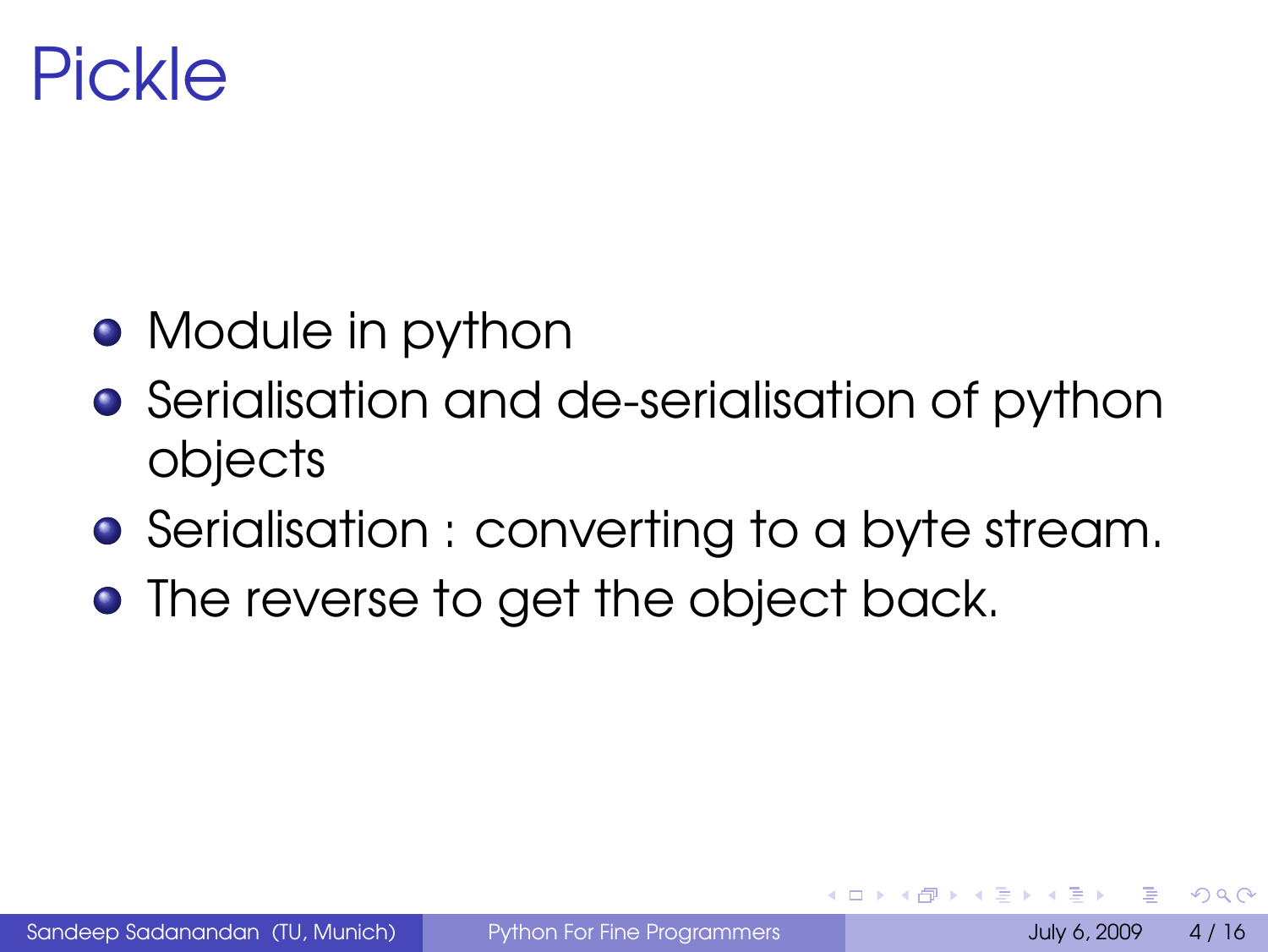

- $\bullet$  Marshalling  $^1$
- **•** Serialisation
- **•** Flattening
- Pickling / Unpickling

 $1$ Nothing to do with the object Marshal

Sandeep Sadanandan (TU, Munich) [Python For Fine Programmers](#page-0-0) July 6, 2009 5/16

 $QQ$ 

 $(7 + 4)$ 

 $\sim$ 画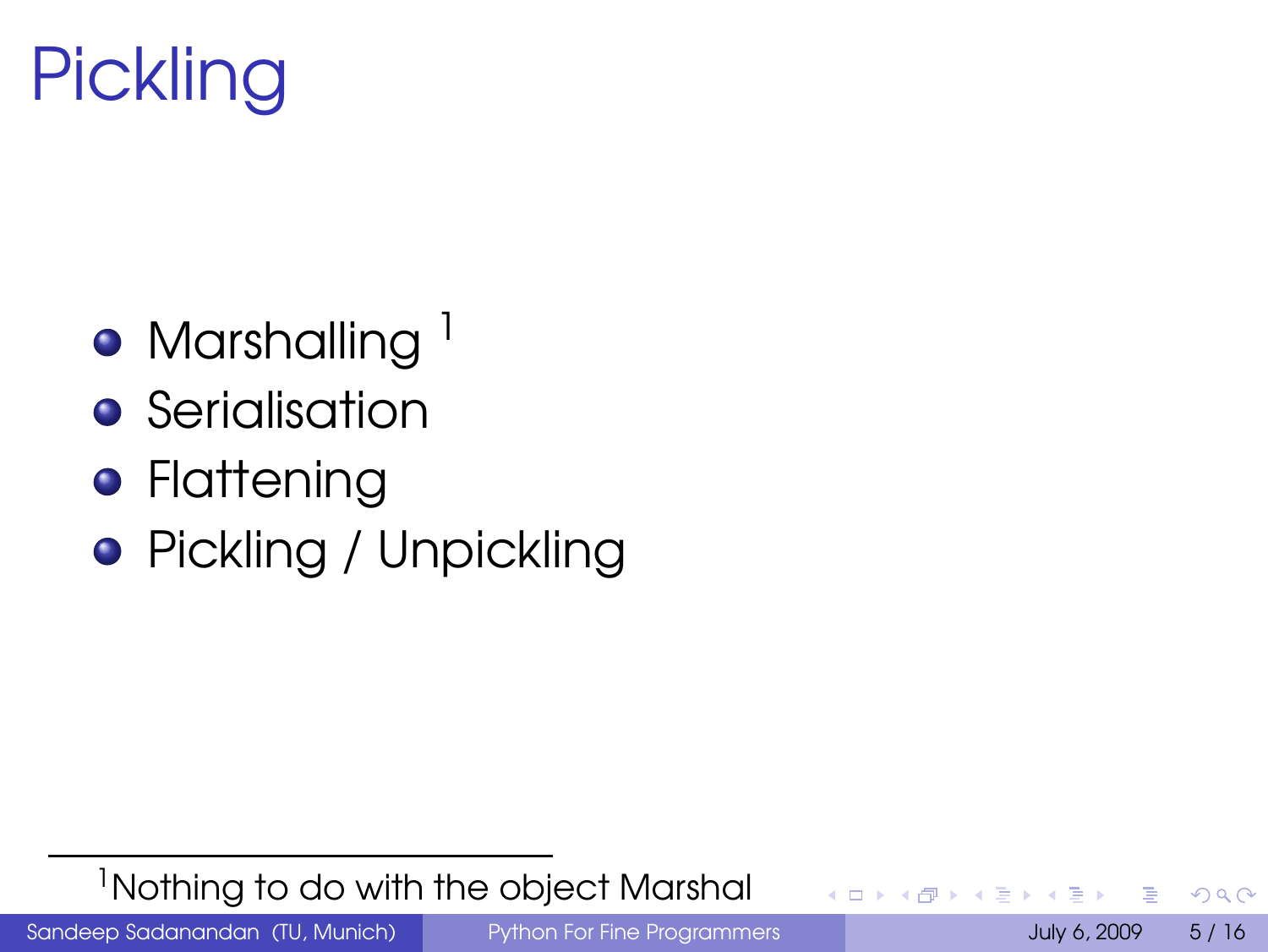# cPickle and Marshal

- **•** cPickle is the very same module implemented in C
- cPickle, yes, it is fast: about 1000 times.
- **•** Pickle keeps track of serialisation and there is no repeated serialisation (unlike marshal)
- Shelve (for dictionaries)

つひへ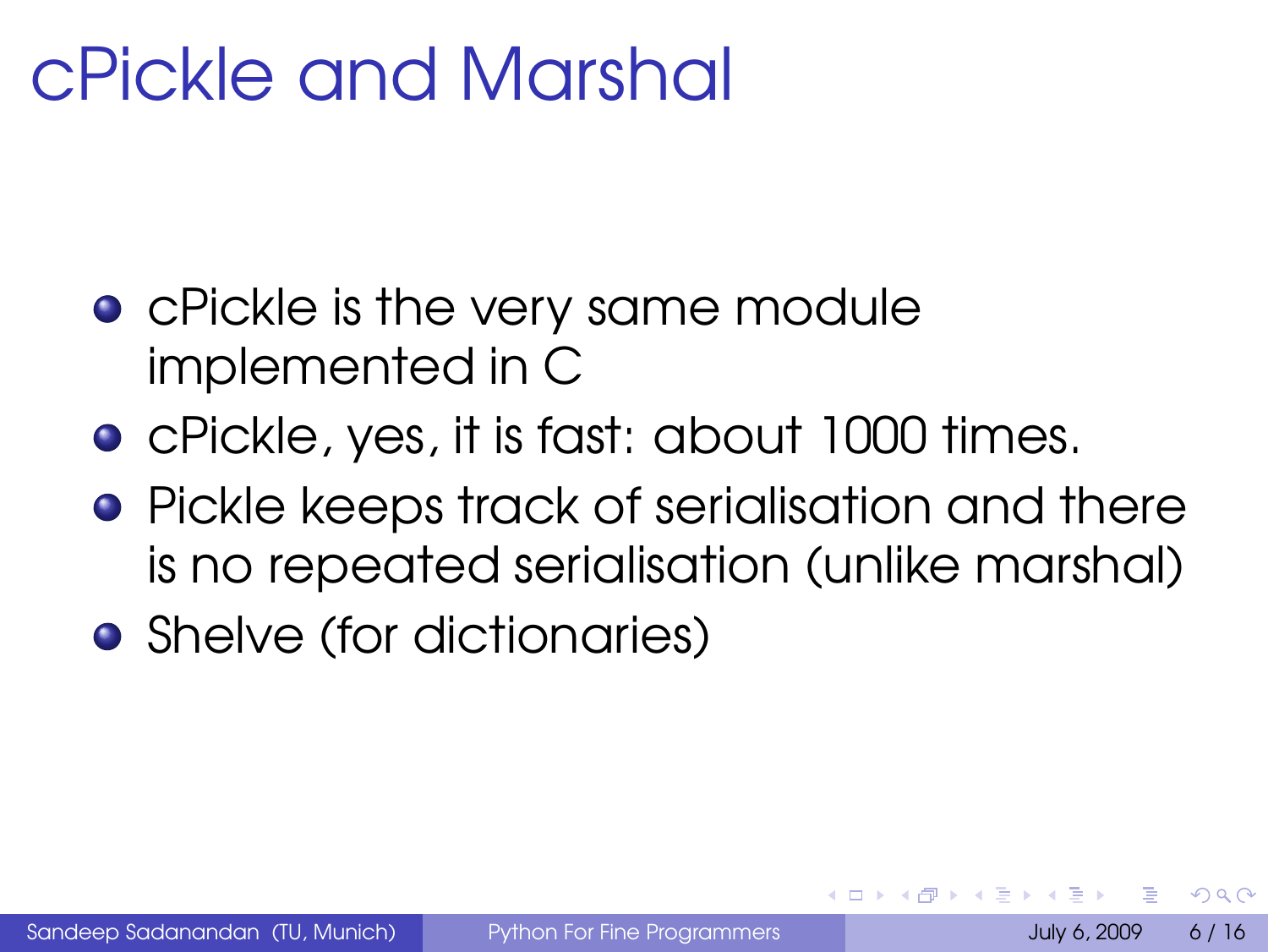# How to Pickle?

- pickle.dump(obj, file)
- pickle.load(file)
- pickle.dumps(obj)
- pickle.loads(str)

A write permission to the file is required for the dump to work. Also, the file should have read and readline functions implemented for the load to be functional.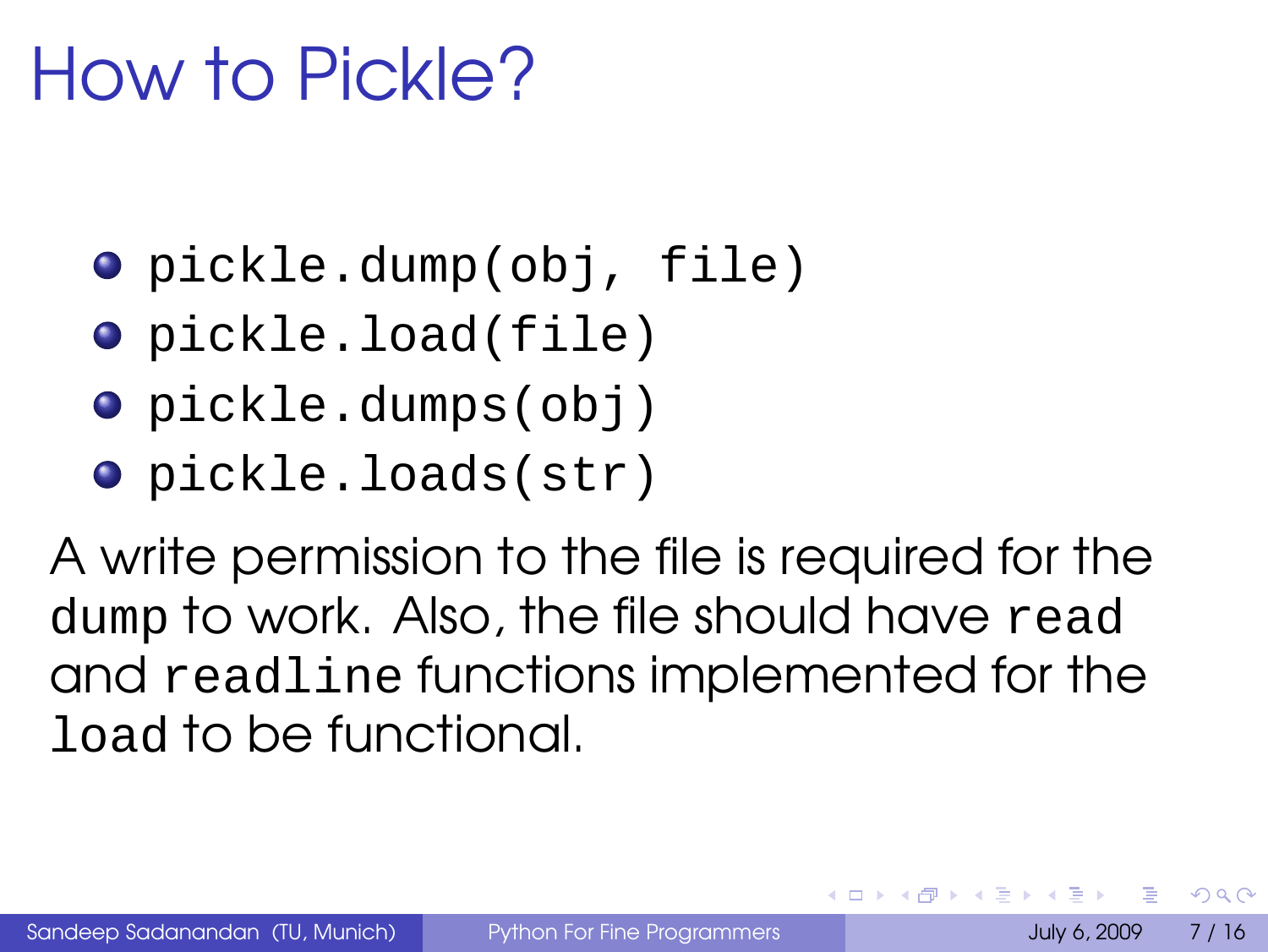# What All?

- None, True, and False
- **•** integers, long integers, floating point numbers, complex numbers
- **•** normal and Unicode strings
- **Collections with only picklable objects**
- **•** functions defined at the top level of a module
- **•** built-in functions defined at the top level of a module
- **•** classes that are defined at the top level of a module
- **instances of such classes whose dict or** \_\_setstate\_() is picklable **K ロ ト K 何 ト K**

Sandeep Sadanandan (TU, Munich) [Python For Fine Programmers](#page-0-0) July 6, 2009 8 / 16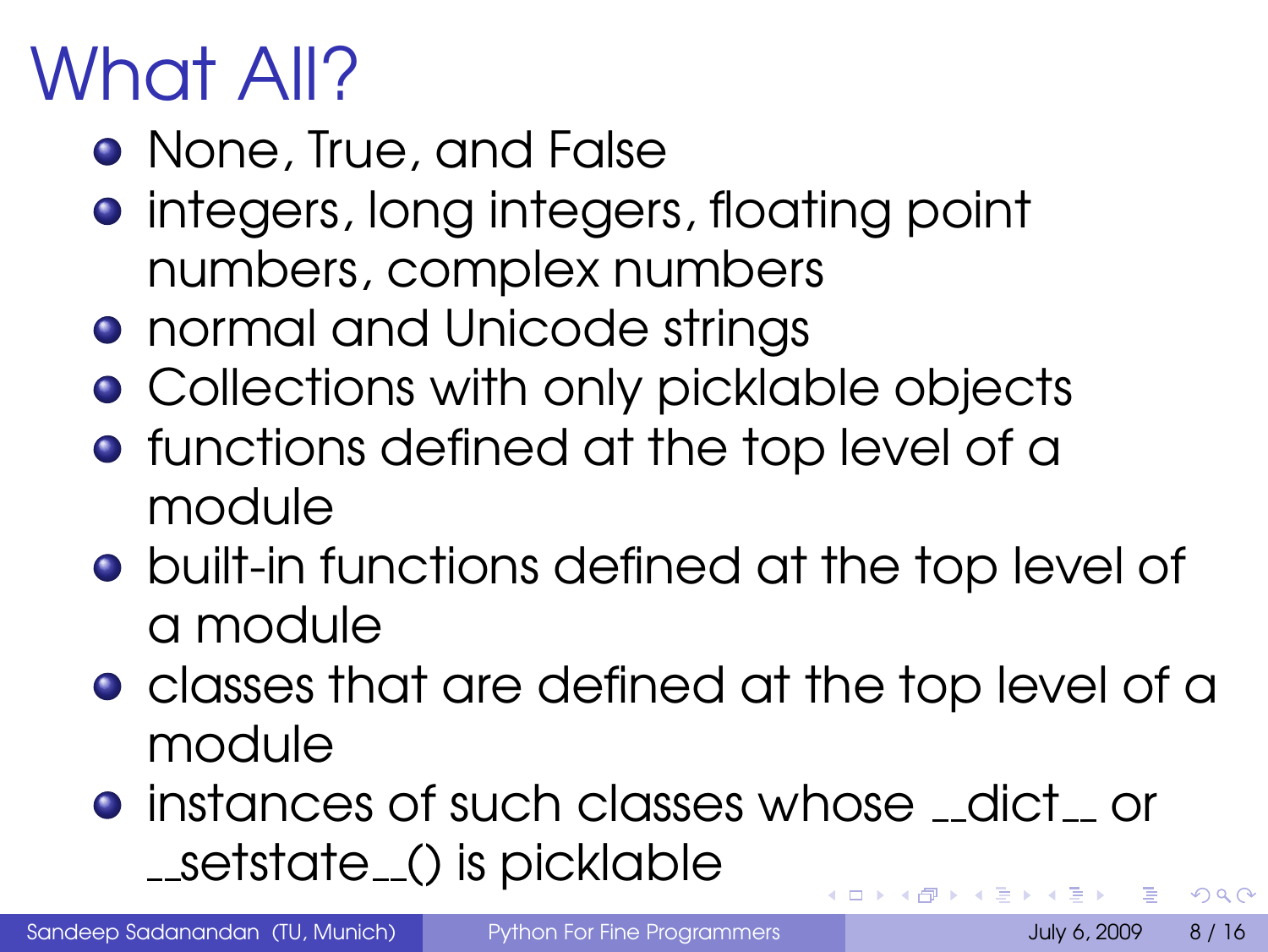```
\rightarrow \rightarrow import pickle
2 >>> class Foo :
3 \ldots attr = 'a class attr'
4 . . .
5 \gg\gg picklestring = pickle.dumps(Foo)
6 >>>
7 >> x = Foo()s \gg\gg picklestring 2 = pickle.dumps(x)
\circ >>10 \gg >> picklestring
11 'c main \nFoo\np0\n.'
_{12} >> picklestring2
13'(i_main_\nFoo\np0\n(dp1\nb.'
14 >>>
15 \gg y = pickle.loads (picklestring 2)
16 >>17 \gg is instance (y, Foo)
18 True
                                        K ロ ▶ K @ ▶ K 할 ▶ K 할 ▶ ( 할 ) 9 Q @
```
Sandeep Sadanandan (TU, Munich) [Python For Fine Programmers](#page-0-0) July 6, 2009 8 / 16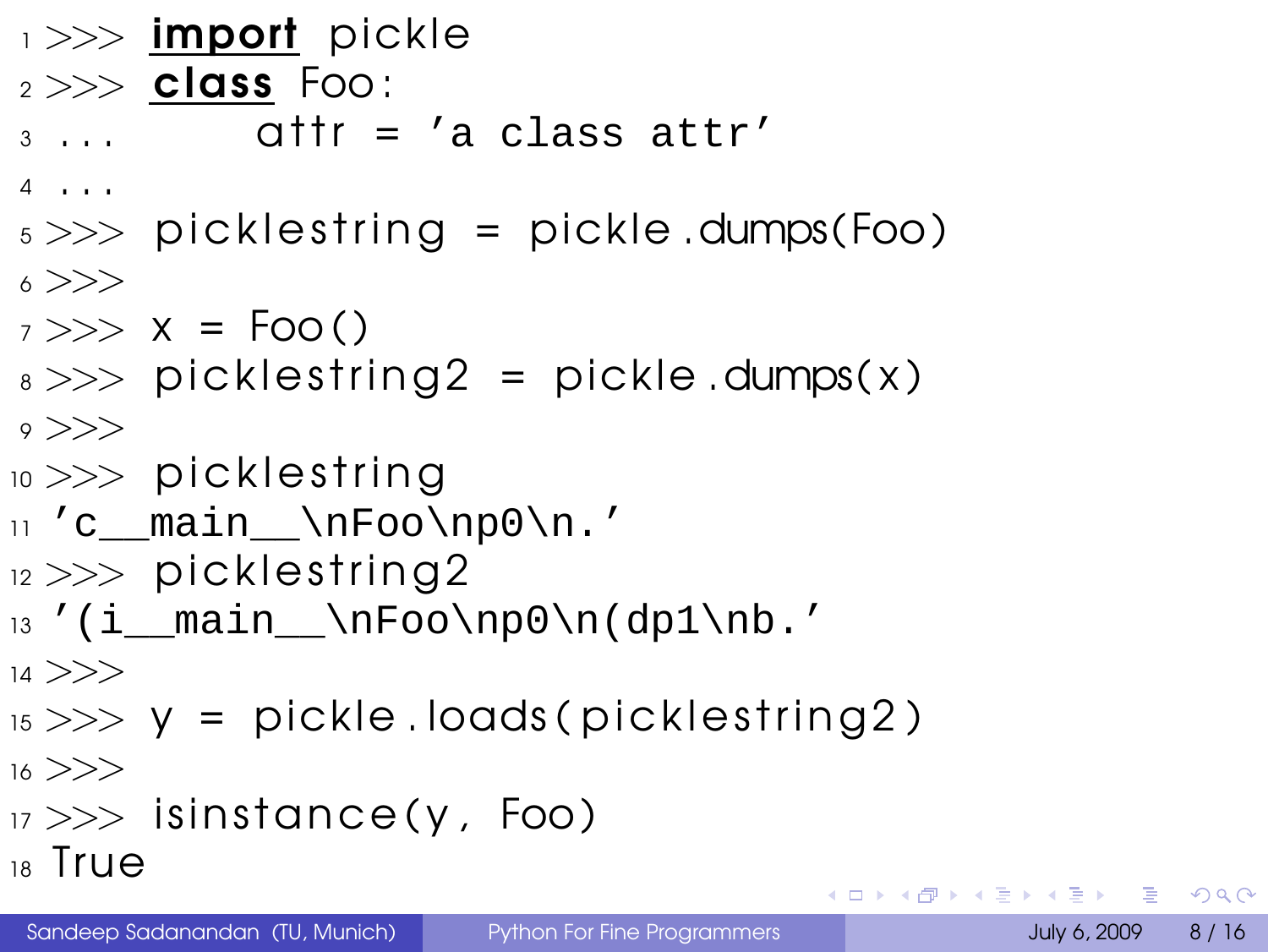```
19 \gg\gg isinstance(x, Foo)
20 True
```
<sup>21</sup> >>>

Sandeep Sadanandan (TU, Munich) [Python For Fine Programmers](#page-0-0) July 6, 2009 9 / 16

<span id="page-11-0"></span> $\rightarrow$ 

 $OQ$ 

メロトメ 御 トメ 差 トメ 差 ト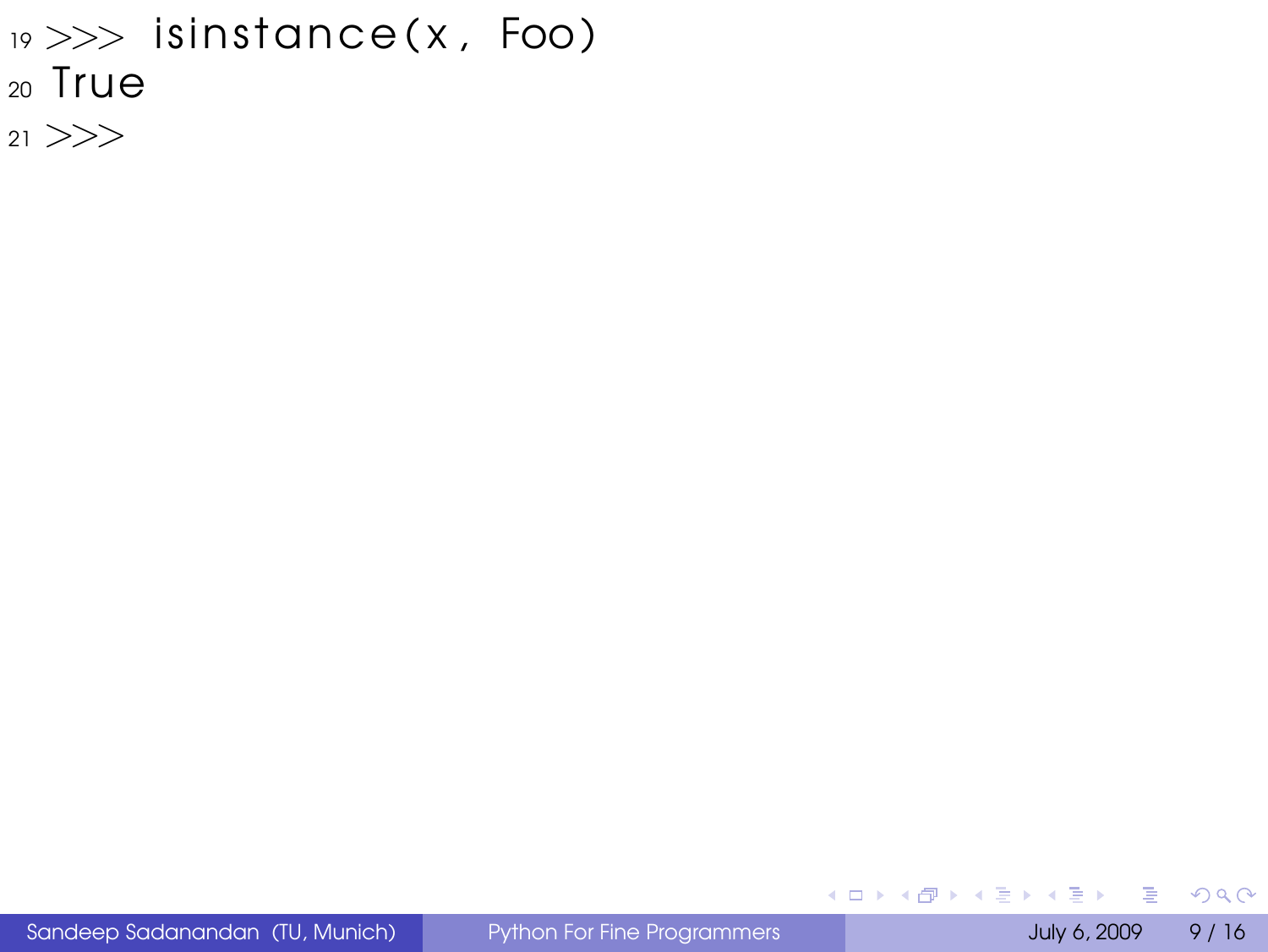#### Threads and Processes

- Threads exist as subsets of a process (not independent)
- Multiple threads within a process share state as well as memory and other resources
- **•** Threads share their address space
- No IPC needed.
- **Context switching is typically faster**

CAN SHARE GLOBAL VARIABLES

 $\Omega$ 

 $\leftarrow$   $\Box$   $\rightarrow$   $\leftarrow$   $\leftarrow$   $\Box$   $\rightarrow$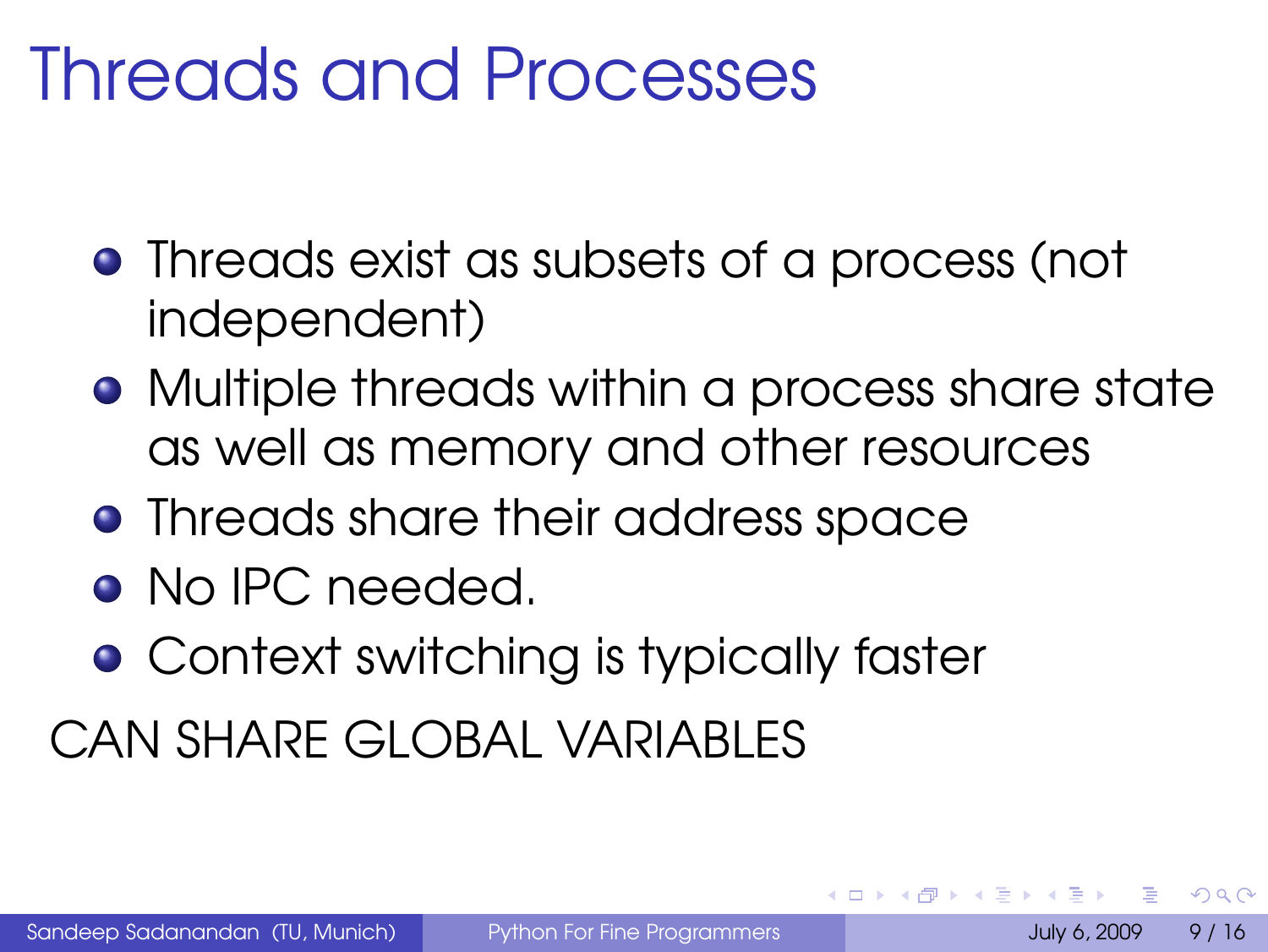```
1 import threading
2 class MyThread ( threading . Thread ) :
3 def run (self):
4 print 'Insert some thread stuff here.'
\mathfrak{spin} 'It\'ll be executed...yeah....'
6 print 'There\'s not much to it.'
7
_8 MyThread ( ). start ( )
9 −−−−−−−−−−−−−−−−−−−−−−−−−−−−−−−−−−−−−−−−
10
_{11} Insert some thread stuff here.
12 I t'll be executed...yeah....
13 There's not much to it.
```
 $\Omega$ 

イロト イ母 トイヨ トイヨト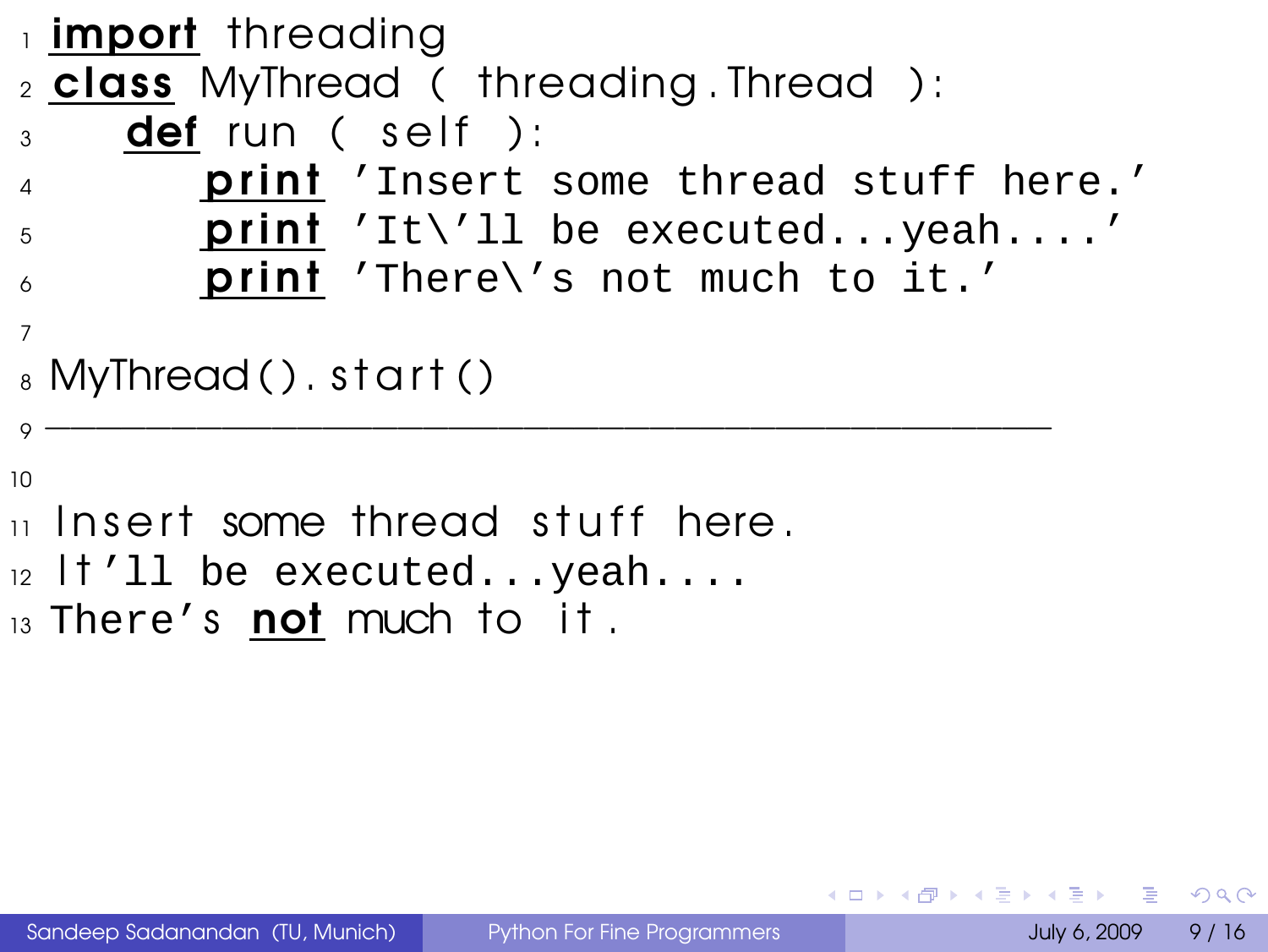```
_1 theVar = 1
2 class MyThread2 ( threading . Thread ) :
_3 def run (self ):
4 global theVar
5 print 'This is thread ' + str ( the Var )
6 print 'Hello and good bye.'
7 \t\t \text{theVar} = \text{theVar} + 1\frac{1}{8} for x in xrange (4):
      MvThread2() . start ()10 −−−−−−−−−−−−−−−−−−−−−−−−−−−−−−−−−−−−−−−−
\overline{11} This is thread 1 speaking.
_{12} Hello and good bye.
13 This is thread 2 speaking.
14 Hello and good bye.
15 This is thread 3 speaking.
16 Hello and good bye.
17 This is thread 4 speaking.
18 Hello and good bye.
                                    KEL KALEY (EN EL AQO)
```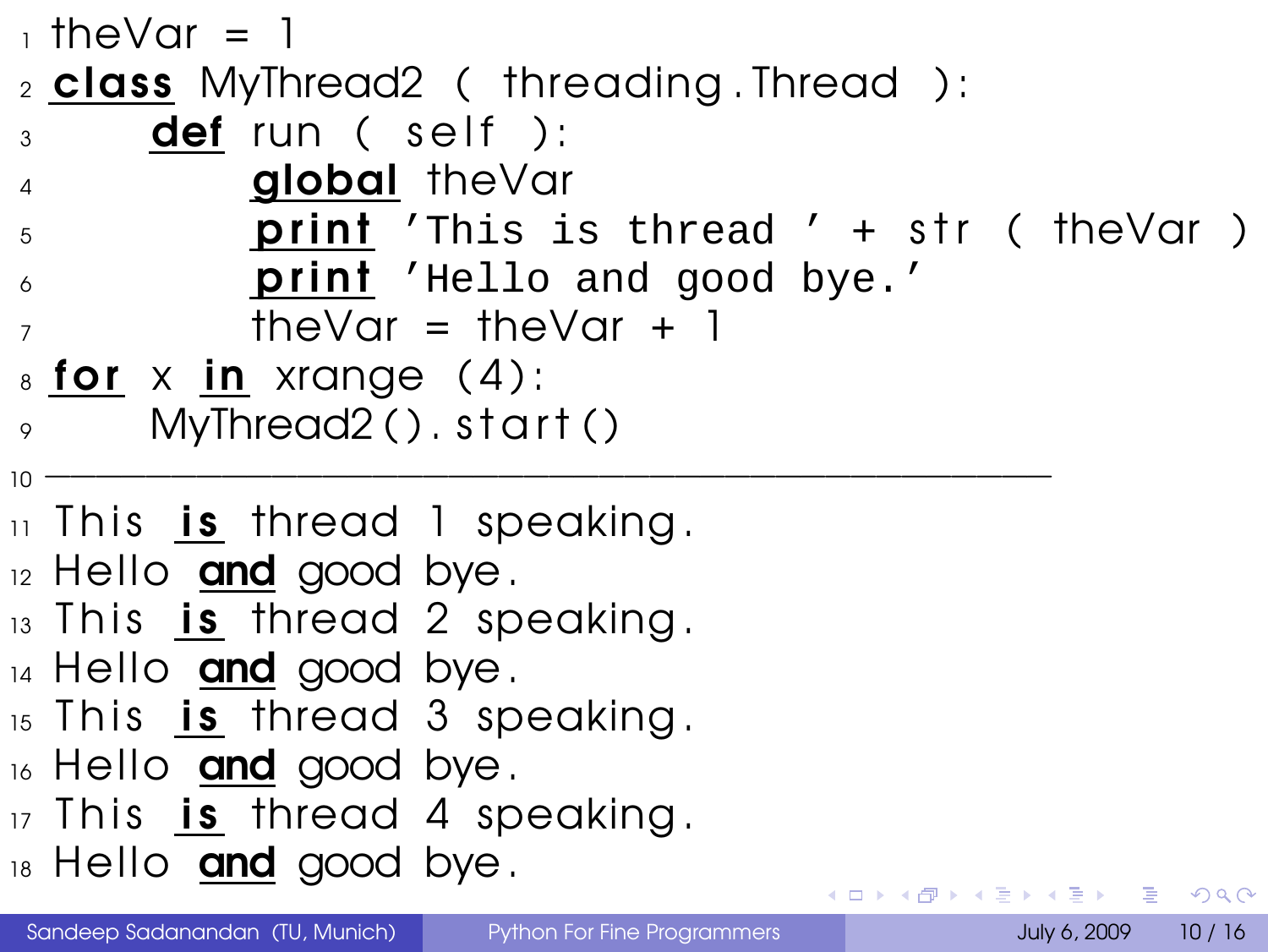# Locks and Threads

- Multiple threads can communicate using a global variable
- **•** But when two threads access the same variable at the same time?
- <span id="page-15-0"></span>**•** There are locks available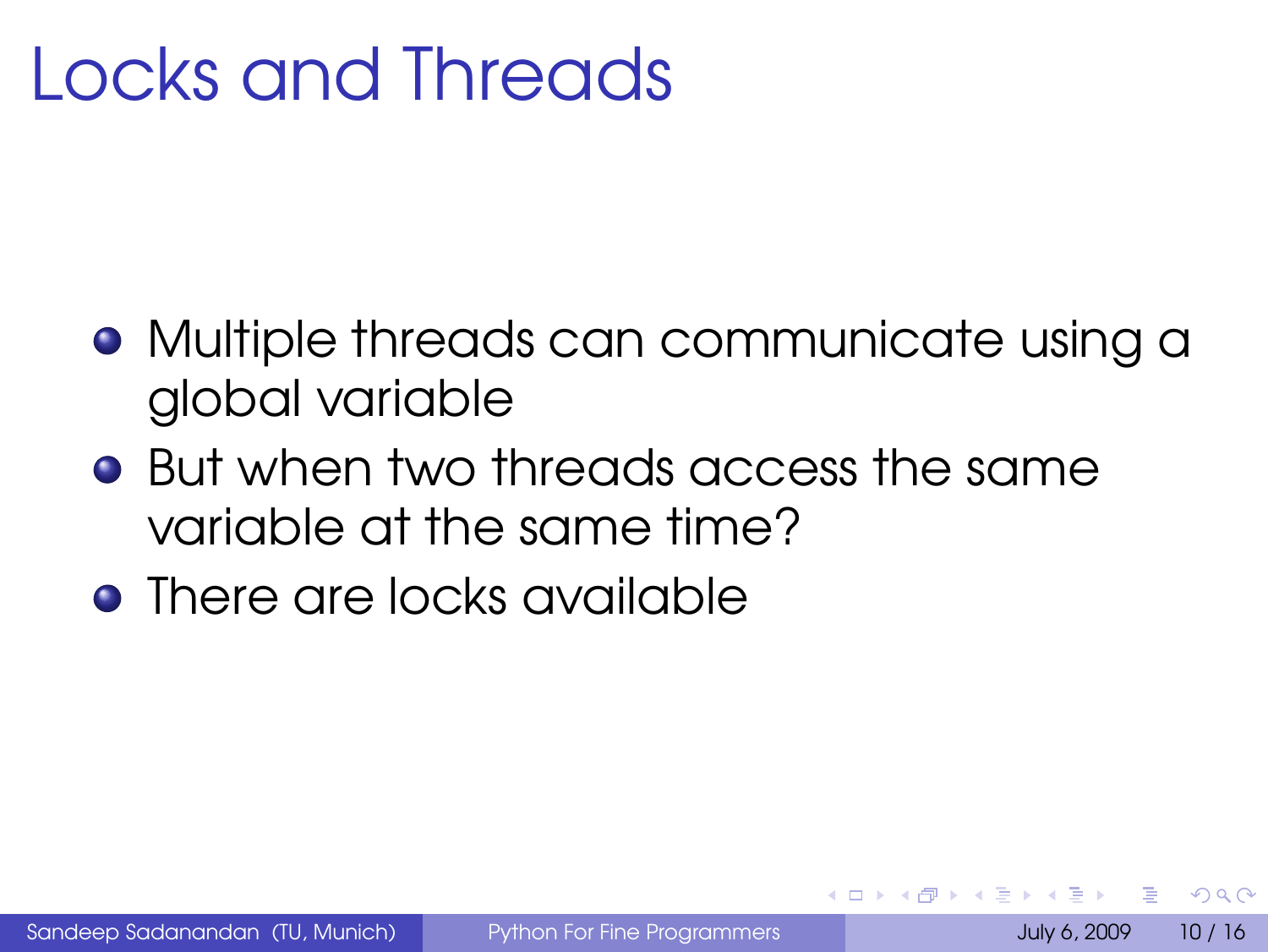```
1 import threading
2 import time
3 from random import randint
4 class MyThread2 ( threading . Thread ) :
5 \qquad \text{lock} = \text{threading} \ldotp \text{Lock}()\epsilon tcnt = 0
7
\frac{1}{8} def \frac{1}{2} in it \frac{1}{2} (self, gname):
9 threading . Thread . __init__(self)
10 self .name = gname
11
12 def run (self):
13 time . sleep ( randin t ( 1 , 5 ) )
14 print 'This is thread ' + str(self.name)
15 + ' speaking. (call order)'
16 MyThread2.lock.acquire()
17 MyThread2 t tcnt += 1
 ( )
                                               \mathcal{A} \xrightarrow{\sim} \mathcal{B} \xrightarrow{\sim} \mathcal{B}\Omega
```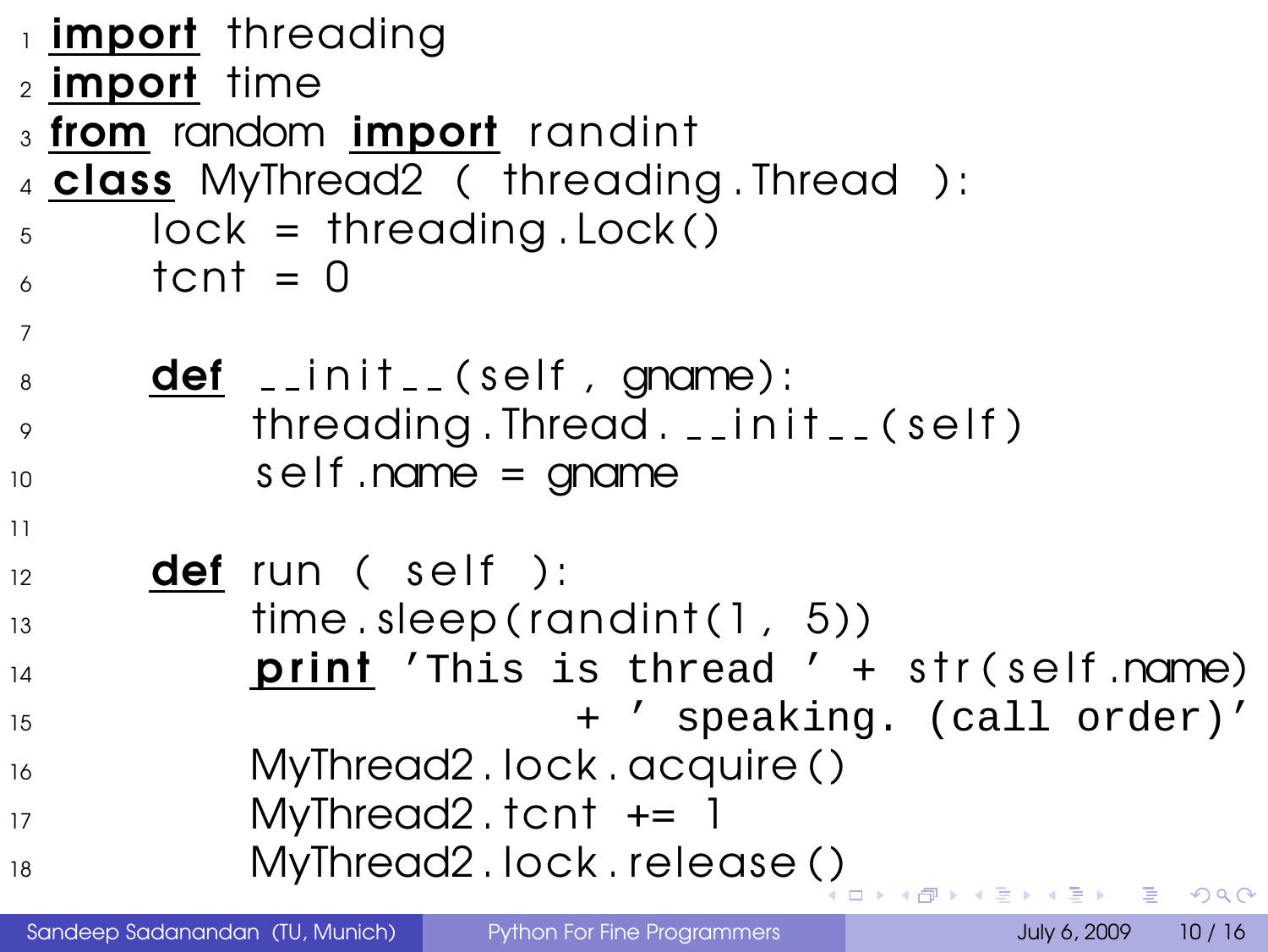19 **print** 'Hello and good bye from thread <sup>20</sup> reached', MyThread2.tcnt

- 21
- $22$  for x in xrange (4):  $23$  MyThread  $2(x)$  start ()

 $QQ$ 

 $A \sqcup A$   $A \sqcap A$   $A \sqsupseteq A$   $A \sqsupseteq A$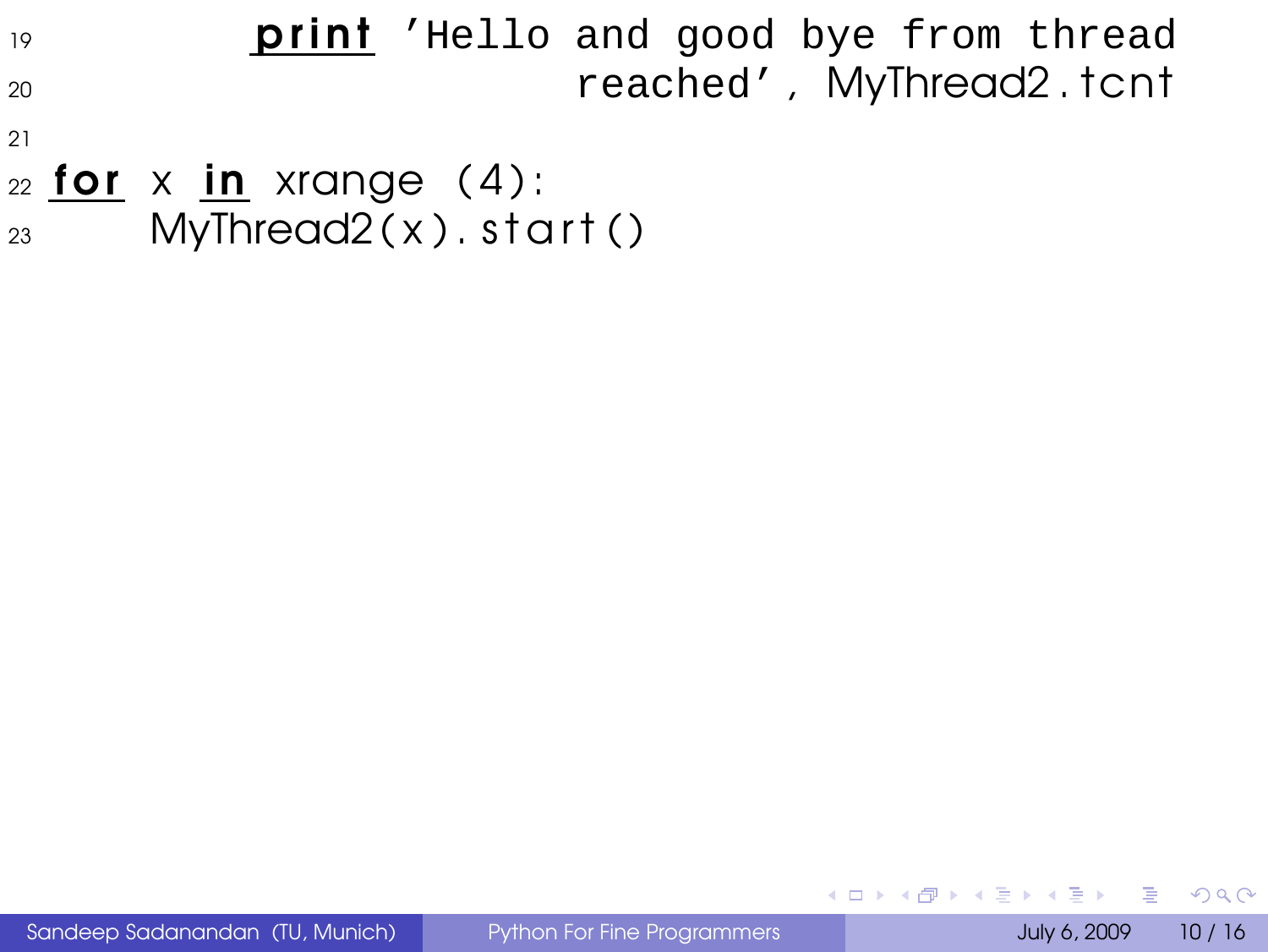$_1$  This is thread 1 speaking. (call order)  $2$  Hello and good bye from thread reached 1 3 This is thread 0 speaking. (call order) 4 Hello and good bye from thread reached 2  $5$  This is thread 3 speaking. (call order)  $6$  Hello and good bye from thread reached 3  $_7$  This is thread 2 speaking. (call order) 8 Hello and good bye from thread reached 4

<span id="page-18-0"></span>**KOD KARD KED KED DE VOOR**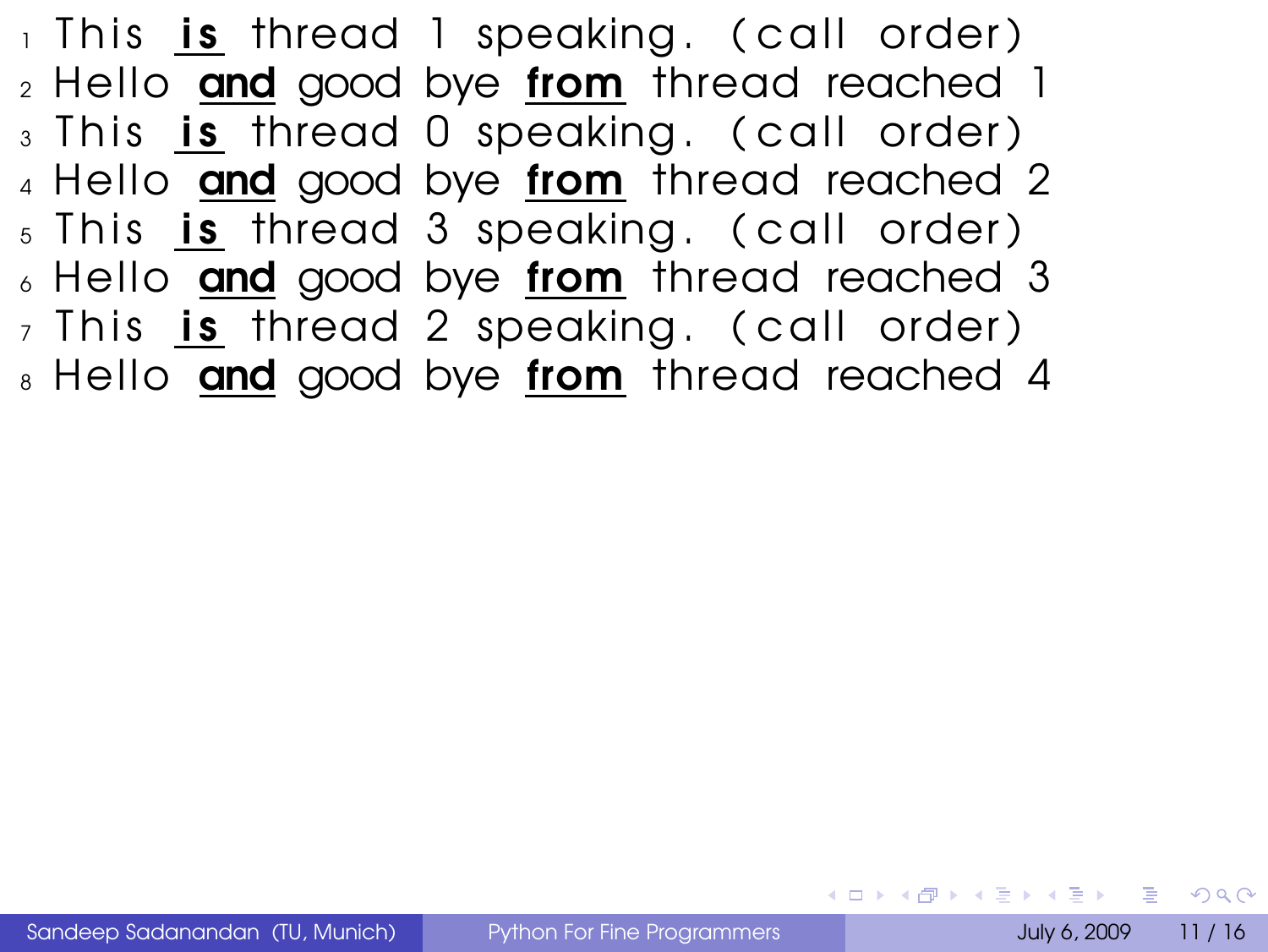

#### In python, objects can be send from sockets to sockets with the help of the Pickle Module. The code snippet in the next slide explains this.

Sandeep Sadanandan (TU, Munich) [Python For Fine Programmers](#page-0-0) July 6, 2009 11 / 16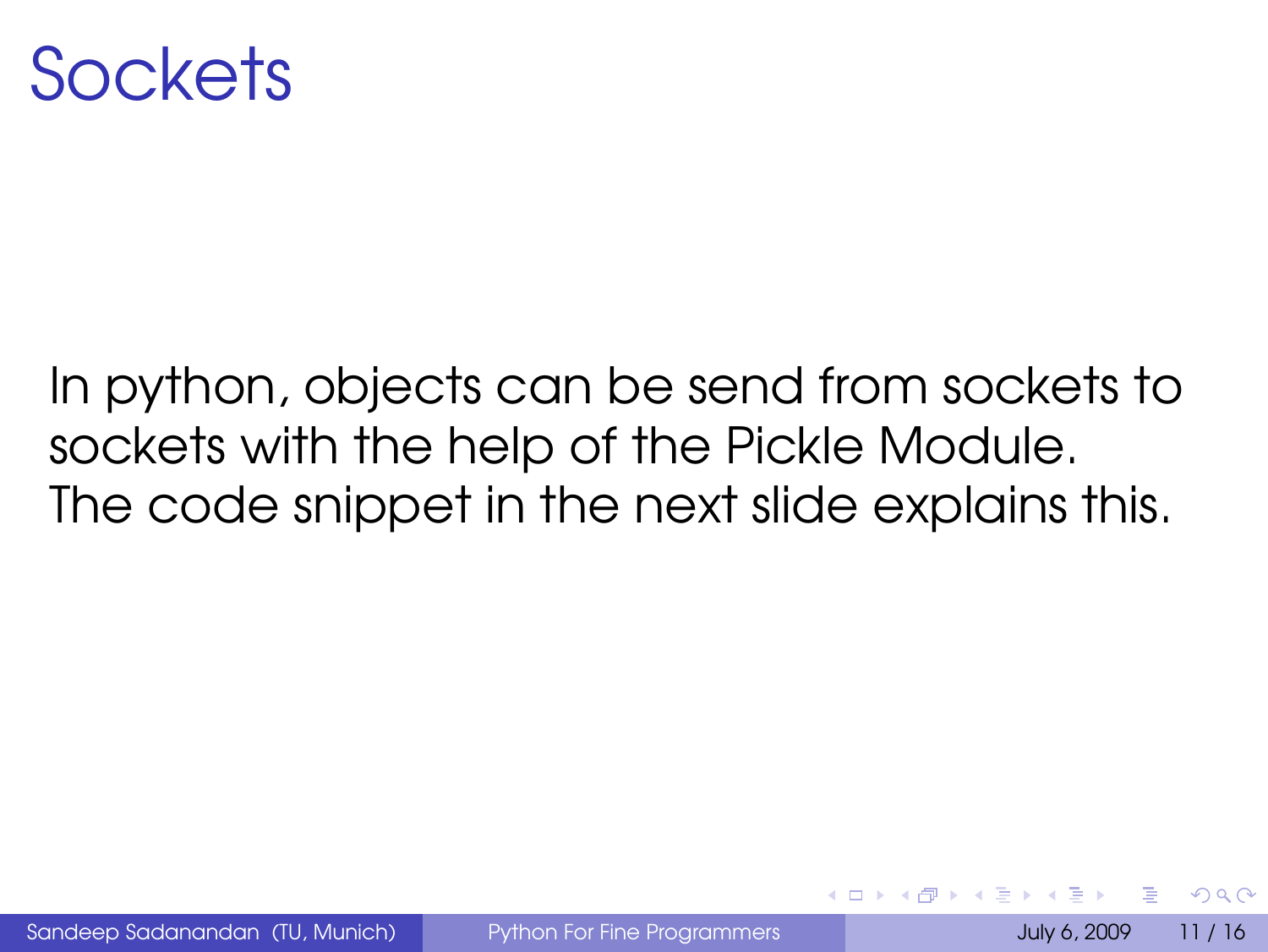```
_1 Client Side:
2
_3 pickledStuff = pickle.dumps (PickleableObject)
4 self.channel.send (pickledStuff)
5
6
<sub>z</sub> Server Side:
8 \times = pickle.loads ( client.recv (1024))
```
 $\Omega$ 

<span id="page-20-0"></span>**≮ロト ⊀ 何 ト ⊀ ヨ ト**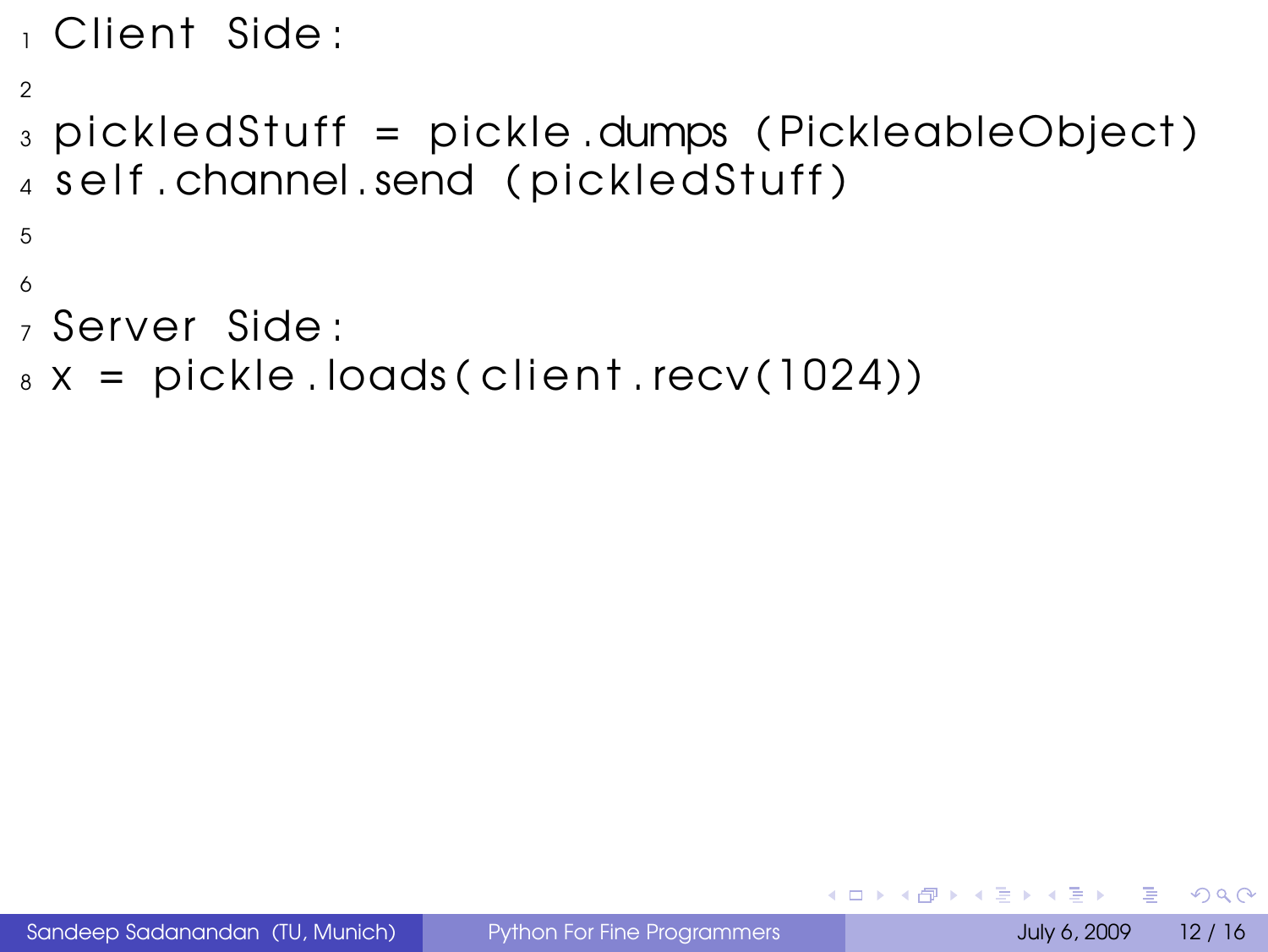## Speed-up Lists

- **•** array : Homogenious entries. Limited space than 16 bytes for every item
- **•** deque : More efficient in cases of append and left deletion/pop
- **•** bisect: Keep it sorted. And do it while insertion.
- **•** heapq : Maintain a heap

 $\Omega$ 

イロメ イ母メ イヨメ イヨメー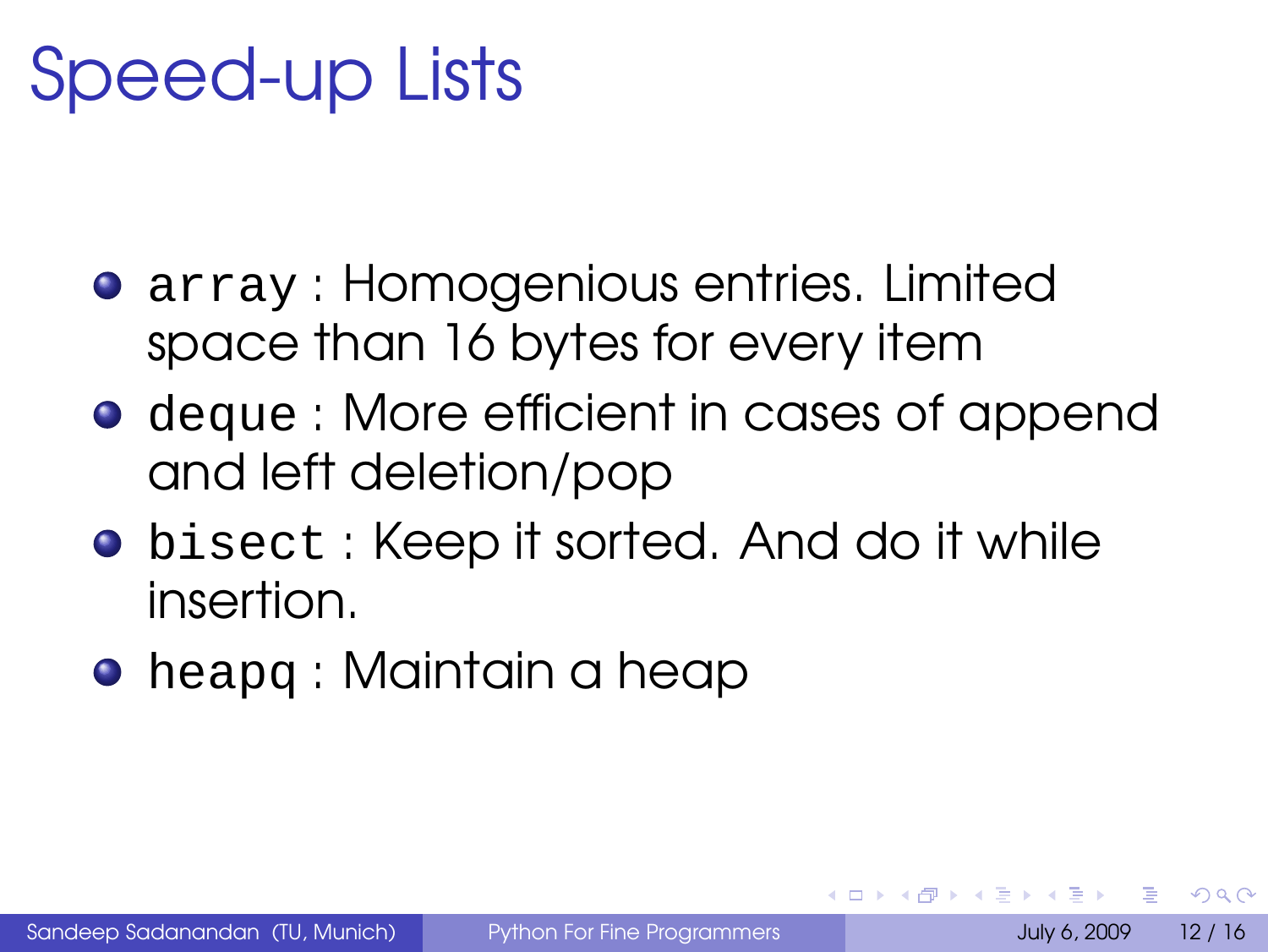```
\rightarrow \rightarrow from array import array
 2 >> \alpha = \arctan((n \cdot \text{H} \cdot \text{H} \cdot \text{H} \cdot \text{H} \cdot \text{H} \cdot \text{H} \cdot \text{H} \cdot \text{H} \cdot \text{H} \cdot \text{H} \cdot \text{H} \cdot \text{H} \cdot \text{H} \cdot \text{H} \cdot \text{H} \cdot \text{H} \cdot \text{H} \cdot \text{H} \cdot \text{H} \cdot \text{H} \cdot \text{H} \cdot \text{H} \cdot \text{H} \cdot \text{H} \cdot \text{H} \cdot \text{H} \cdot \text{H} \cdot \text{H} \cdot \text{H} \cdot \text{H_3 >> sum(a)4 26932
 _5 \gg a(1:3)
 6 \text{ array} ('H', (10, 700))7
 8
\rightarrow >> from collections import deque
10 \gg d = deque(("task1", "task2", "task3"))
\vert 11 >>> d.append("task4")
_{12} >> print "Handling", d.popleft()
13 Handling task1
```
KEL KALLA BIKA BIKA GA A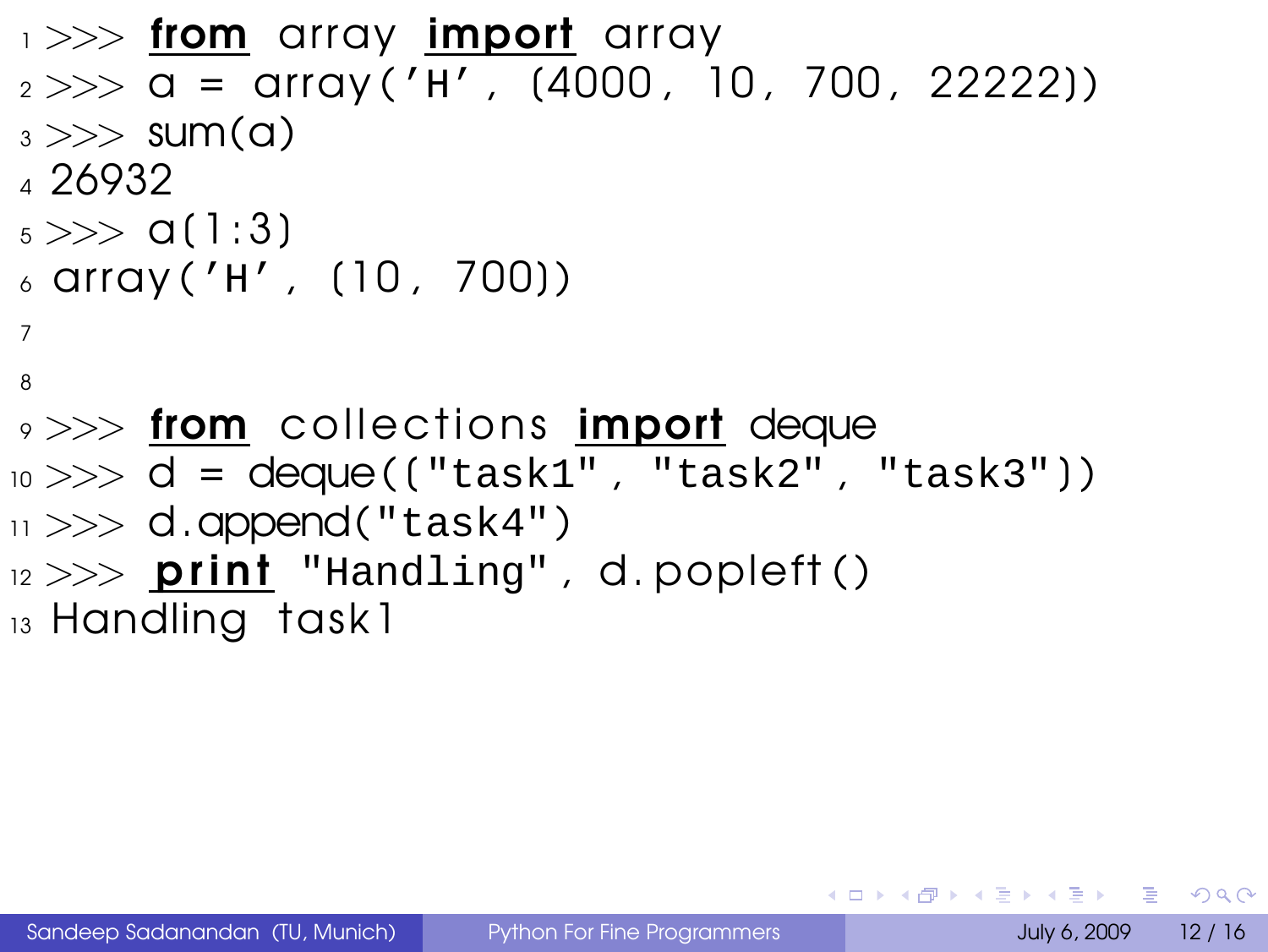```
\rightarrow \rightarrow import bisect
2 >> scores = ((100, 'per1'), (200, 'ter1'))3 \gg bisect insort (scores, (300, 'ruby'))
4 >> scores
_5 ((100, 'perl'), (200, 'tcl'), (300, 'ruby'), (400
6
7
s \gg\gg from heapq import heapify, heappop, heappush
9 \gg \gg data = (1, 3, 5, 7, 9, 2, 4, 6, 8, 0)
_{10} >> heapify (data)
```
- $11 \gg\gg$  heappush(data, -5)
- $12$   $>>$  (heappop(data) for i in range (3))
- $13 (-5, 0, 1)$

<span id="page-23-0"></span>KEL KALEY (EN EL AQO)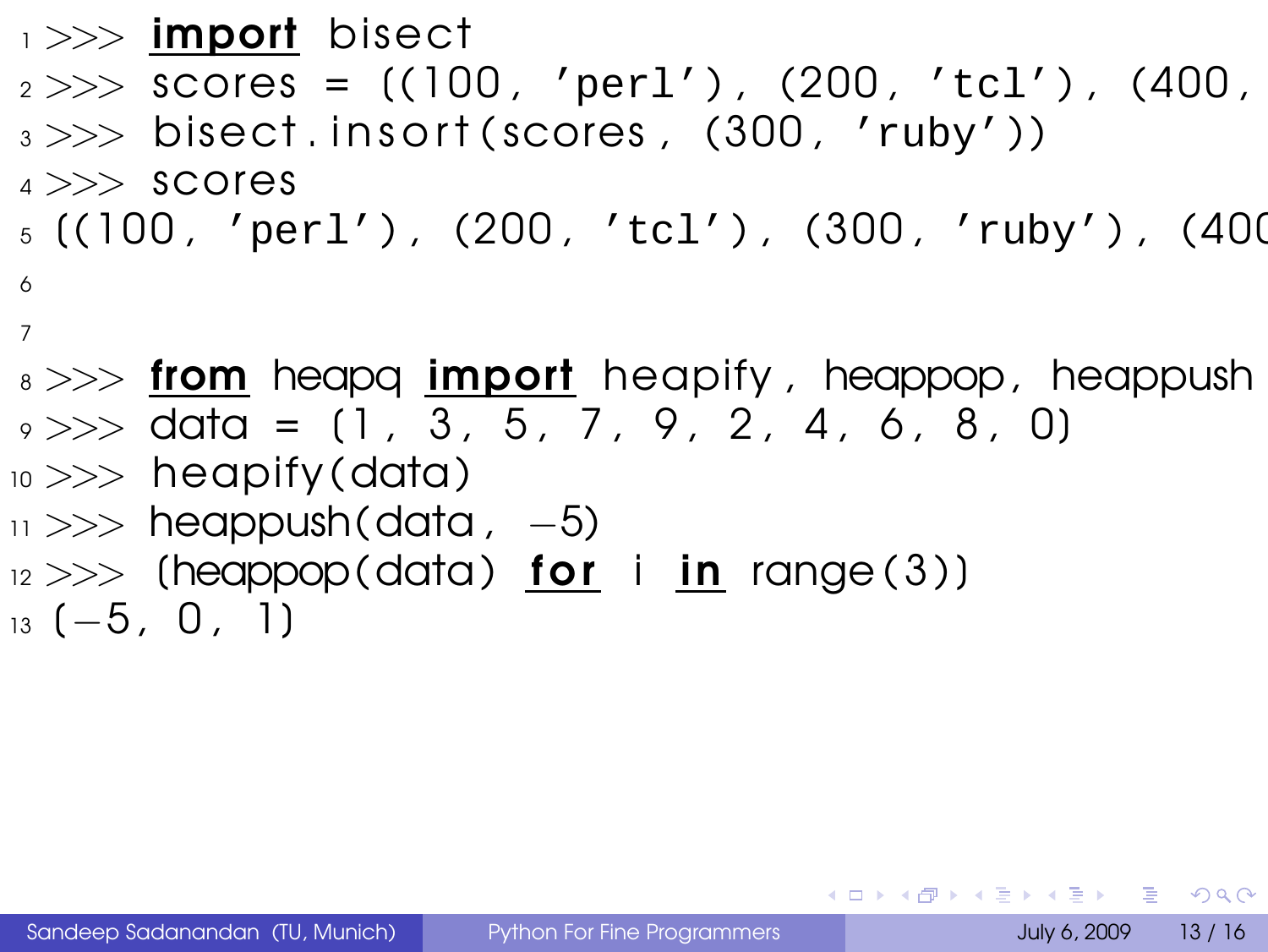#### Processes and Pipes

- When the client and server are running in the same system, we can use pipes.
- They can be used as files
- os.popen(cmd, [mode, [bufsize]]) : Returns a pipe which is an stdout for cmd, from where the output can be read
- os.popen2(cmd, [mode, [bufsize]]): Similar, but an stdin too.

 $\Omega$ 

 $\mathcal{A} \subseteq \mathcal{B} \times \mathcal{B} \times \mathcal{B}$ 

4 F + 4 F + 4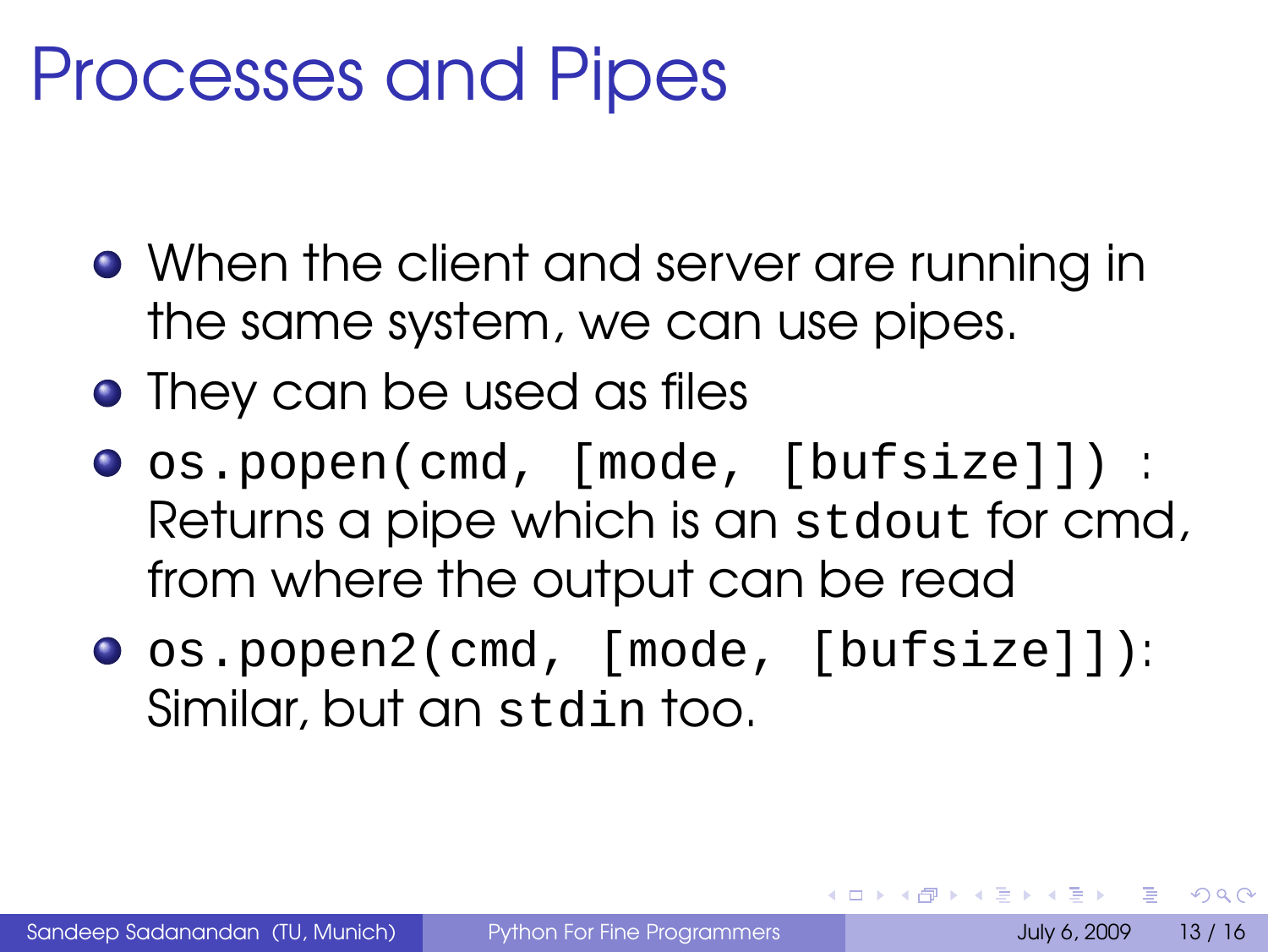```
1 from __future__ import with statement
_2 from contextlib import closing
3 import os
_4 def ls (dir):
5 with closing (os .popen("ls ss" % dir)) as pipe
\delta for line in pipe:
<sup>7</sup> yield line
8
\circ10 for filename in ls ("/tmp"):
\mathbf{u} print filename
```
Sandeep Sadanandan (TU, Munich) [Python For Fine Programmers](#page-0-0) July 6, 2009 13 / 16

 $QQ$ 

**K ロ ト K 何 ト K ヨ ト**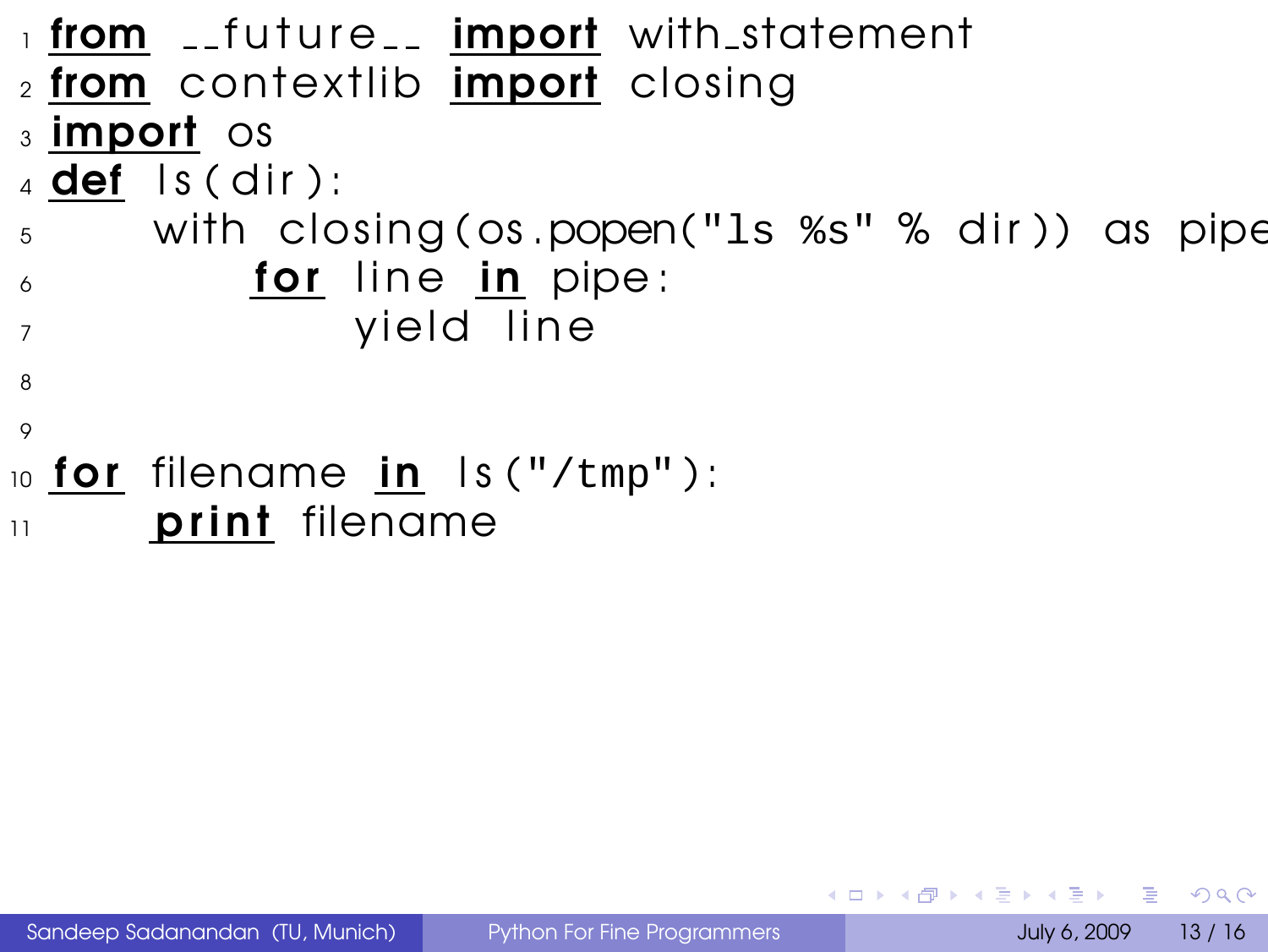# Graph Isomorphism

To check whether two given graphs G and H are isomorphs, when we know the mapping f from  $G$  to  $H$  (w.l.g), All we need to do is confirm that the mapping is a bijection.

i.e, check for every node  $g \in G$  that,  $h = f(g) \in H$ is unique.

Also, one has to confirm that the set of edges too satisfy this property. i.e,  $e_{i\Omega} \in E_G$  has a unique  $e_{iH} \in E_H$ .

 $\Omega$ 

<span id="page-26-0"></span>∢ ロ ▶ ( 何 ) ( ミ ) ( ミ ) ( ニ )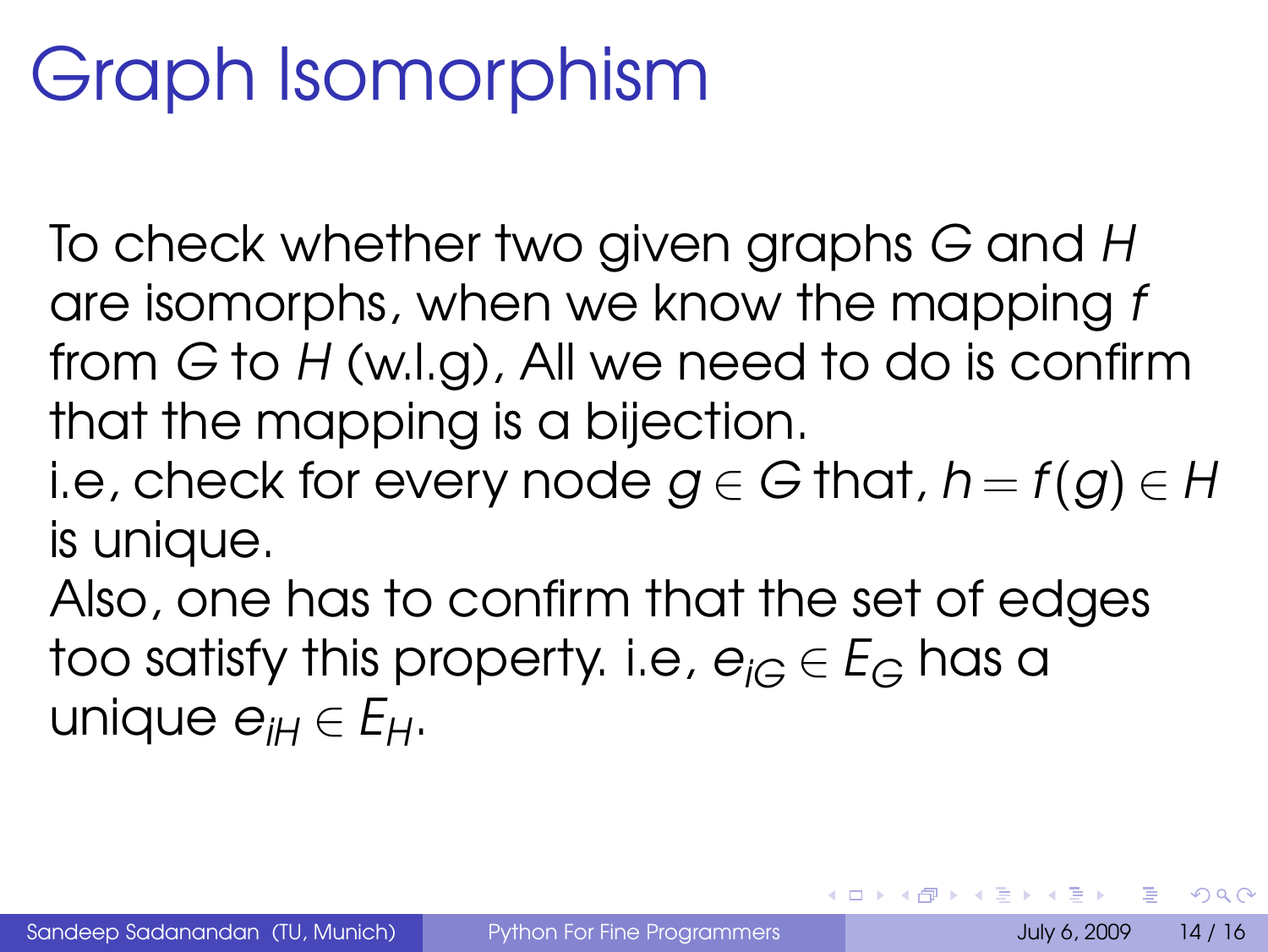|                 | $\frac{1}{1}$ def isomorph(self, other, foo):               |
|-----------------|-------------------------------------------------------------|
| 2               | $\theta$ gnodes = self. nodes. keys()                       |
| 3               | $h$ nodes = other.nodes.keys()                              |
| $\overline{4}$  | $if$ len(nodes) != len(hnodes) : $return$ False             |
| $5\overline{)}$ | filtered = filter( $lambda$ v: foo(v) not in set            |
| 6               | if filtered: return False                                   |
| $\overline{7}$  |                                                             |
| 8               | HEDGES = set((edge <u>for</u> edge <u>in</u> other.edges()) |
| $\overline{9}$  | for (u, v) in self edges():                                 |
| 10              | $hedge = (foo(u), foo(v))$                                  |
| $\overline{11}$ | if hedge not in hedges:                                     |
| 12              | return False                                                |
| 13              | hedges.remove(hedge)                                        |
| 14              |                                                             |
| 15              | return False if hedges else True                            |

Sandeep Sadanandan (TU, Munich) [Python For Fine Programmers](#page-0-0) July 6, 2009 15 / 16

 $QQQ$ 

メロトメ 御 トメ 君 トメ 君 トー 君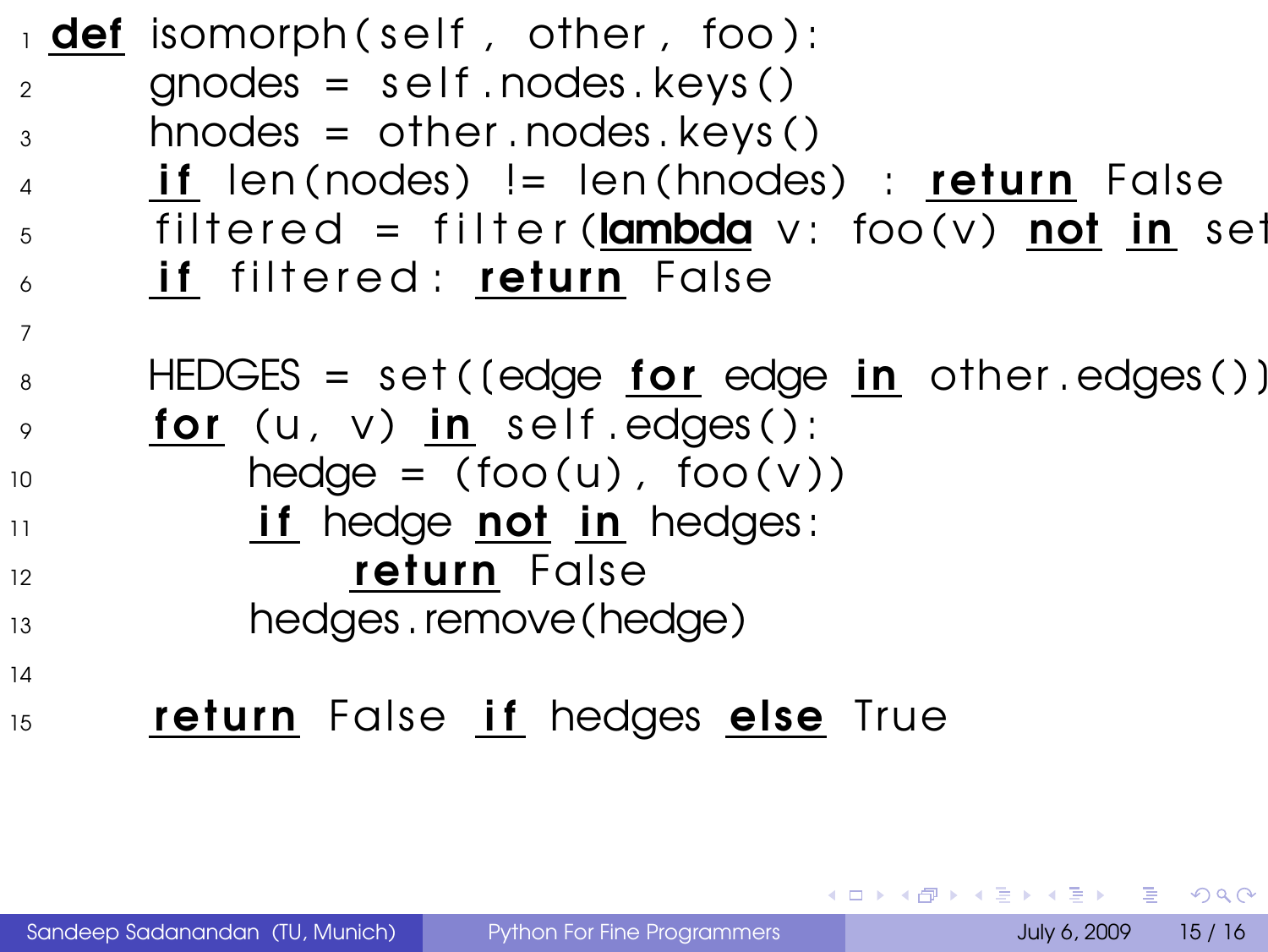# Switch Case .. or Almost the Same

- Python doesn't provide switch case
- **•** In many cases we can still make use of python constructs to bypass if..elif..elif..
- The key is function pointers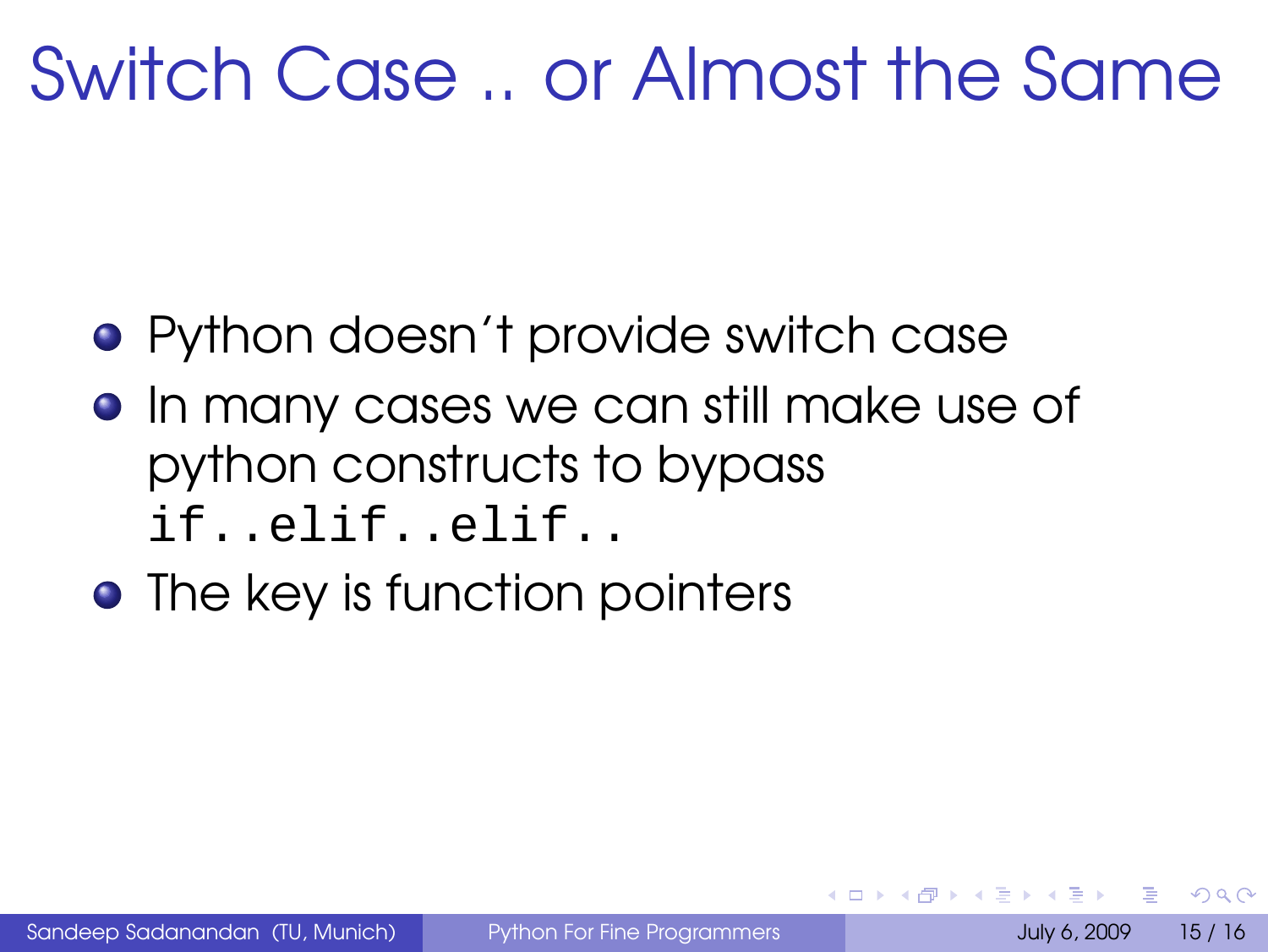```
_1 def key 1 pressed ():
2 print 'Key 1 Pressed'
3
_4 def key 2 pressed ():
5 print 'Key 2 Pressed'
6
_7 def key 3 pressed ():
8 print 'Key 3 Pressed'
\circ10 def unknown press ( ):
11 print 'Unknown Key Pressed'
12
13
\frac{1}{14} def dealkey_traditional (keycode):
15 if keycode == 1:
16 key_1_pressed()
17 elif keycode == 2:
18 key 2 pressed ()
```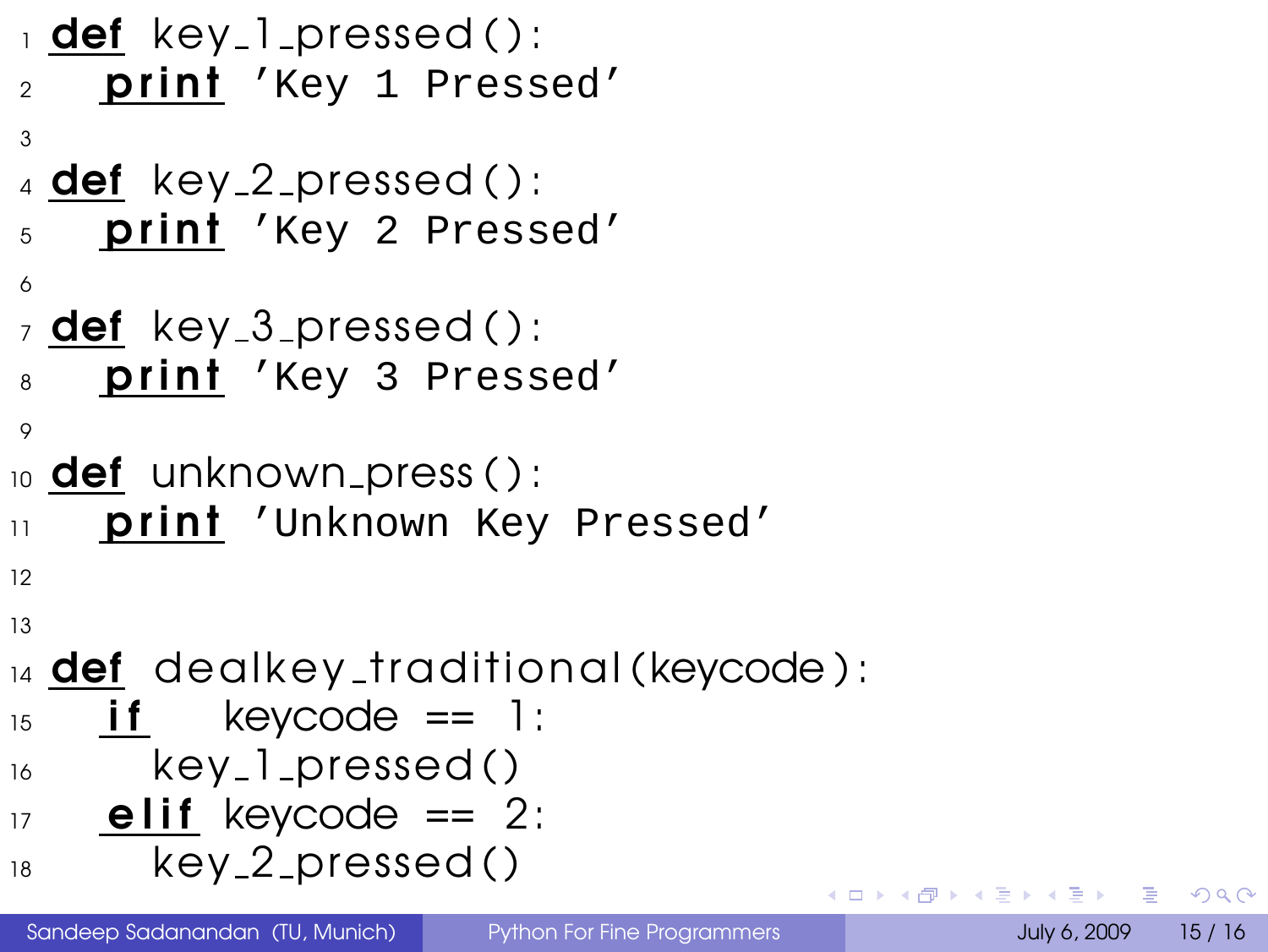| 19 | elif keycode $== 3$ :                                |
|----|------------------------------------------------------|
| 20 | $key_3_pressed()$                                    |
| 21 | else :                                               |
| 22 | unknown_key_pressed()                                |
| 23 |                                                      |
|    | $_{24}$ def dealkey_unusual(kc):                     |
| 25 | functions = $\{1: \text{key\_l}$ pressed,            |
| 26 | 2: key_2_pressed,                                    |
| 27 | 3: key_3_pressed}                                    |
| 28 | functions.get(kc, unknown_press)()                   |
| 29 |                                                      |
|    | 30 dealkey_unusual(3) --- Prints Key 3 Pressed       |
|    | 31 dealkey_traditional(4) --- Prints Unknown Key Pre |
|    |                                                      |

<span id="page-30-0"></span>K ロ > K 御 > K 聖 > K 聖 > 「聖 → の Q Q →